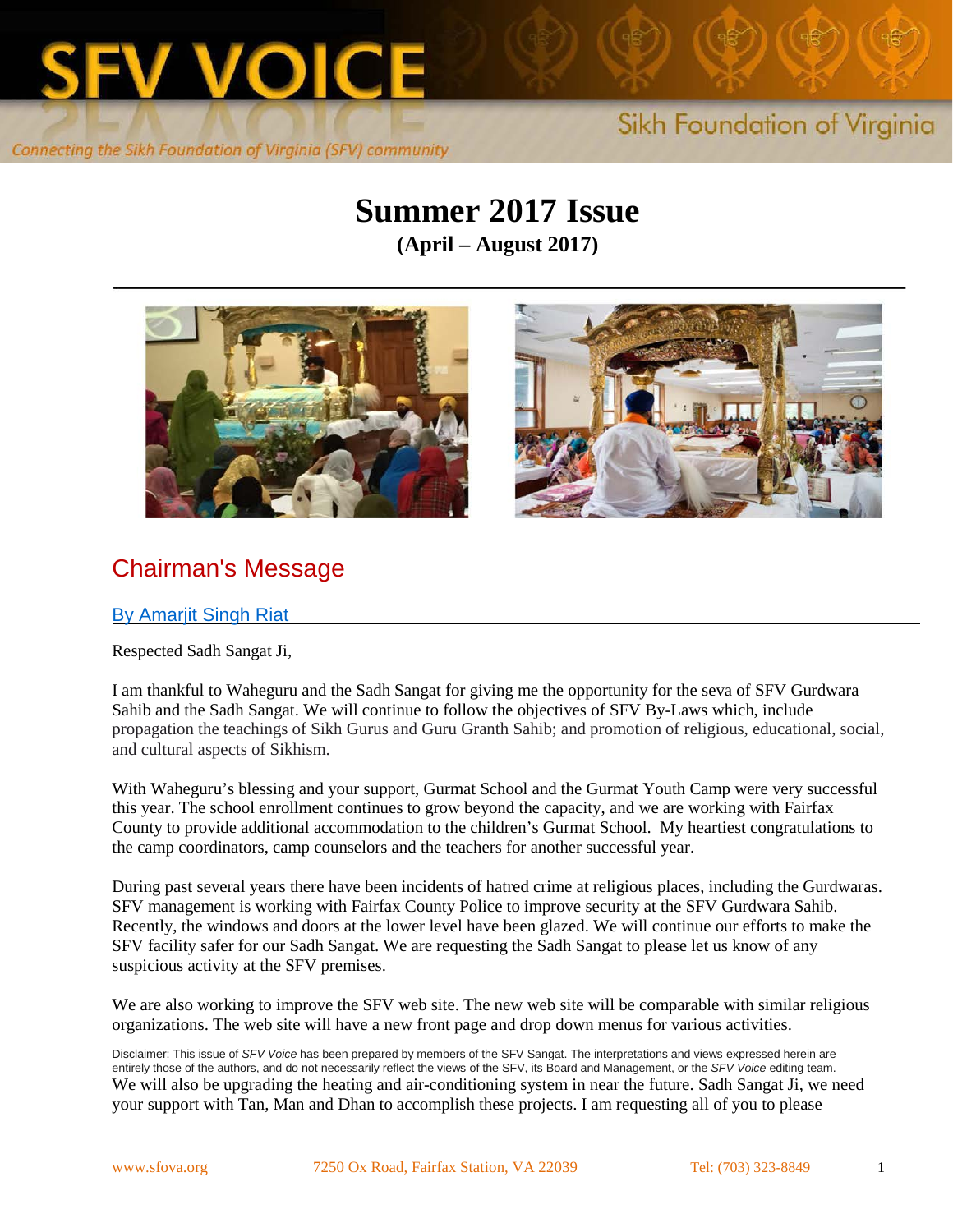

# Sikh Foundation of Virginia

participate in the direct deposit program and seva at the Guru Ka Langar. SFV will continue to participate in community interfaith activities and Fairfax County Department of Neighborhood and Community Services. We will be having a "We the Sikhs" event at the Gurdwara Sahib on September 23, 2017 to the community about our religion.

With Waheguru's blessing and Sadh Sangat support, SFV is making progress and is committed to providing the best possible services to our Sadh Sangat. The SFV Organization is in Chardi-Kala. Please stay in touch and visi[t http://www.sfova.org/.](http://www.sfova.org/)

# Secretary's Report

#### By Gurminder S. Bhatti

Presently, SFV Gurdwara Sahib has three full time Ragis/Granthis who share various duties. Gurbani Kirtan is recited by Bhai Sat Pal Singh Ji and Bhai Karam Singh Ji during the Sunday and Thursday diwans. They are ably assisted by Bhai Onkar Singh Ji (on Tabla). From time to time, special Kirtan and Katha services are also performed by Ragis and Kathawachaks at SFV premises.

Some of activities for the past three months include:

- Sadh Sangat of Sikh Foundation of VA participated with excitement in Vaisakhi celebrations. During the celebrations, the Nishan Sahib Chola was replaced in presence of Panj Piaray. All the Punjabi school kids were dressed in Bana and Dastars. Everyone recited Shabads while Nishaan Sahib seva was being done.
- Kirtan on Thursday May 11 and on Sunday May 14 was performed by Dhadi Jathas of Bhai Baljit Singh Ji (Bibian da Dhadi Jatha)
- Special Katha was performed by Bhai Baldev Singh Ji and Bhai Lakhwinder Singh Ji
- Bhai Sahib Bhai Baldev Singh Ji Vadala, Hajoori Ragi Jatha, Shri Darbar Sahib Amritsar performed Kirtan on Thursday, June 15, 2017.
- Raensabaayee Keertan (held on Saturday, June 3, 2017)
- Bhai Pardeep Singh Ji Jhandiwala Ji performed Katha on Thursday (May 4) and Sunday (May 7).
- Bhai Harjinder Singh Sabhra performed Katha at Sikh Foundation of Virginia Gurdwara on Thursday, August 3 and Sunday, August 6.
- Sri Guru Arjan Dev's Ji's Shaheedi Diwas was celebrated at the Gurdwara Sahib. Special Diwan was held on Sunday, June 18. Akhand Path Sahib seva was also performed.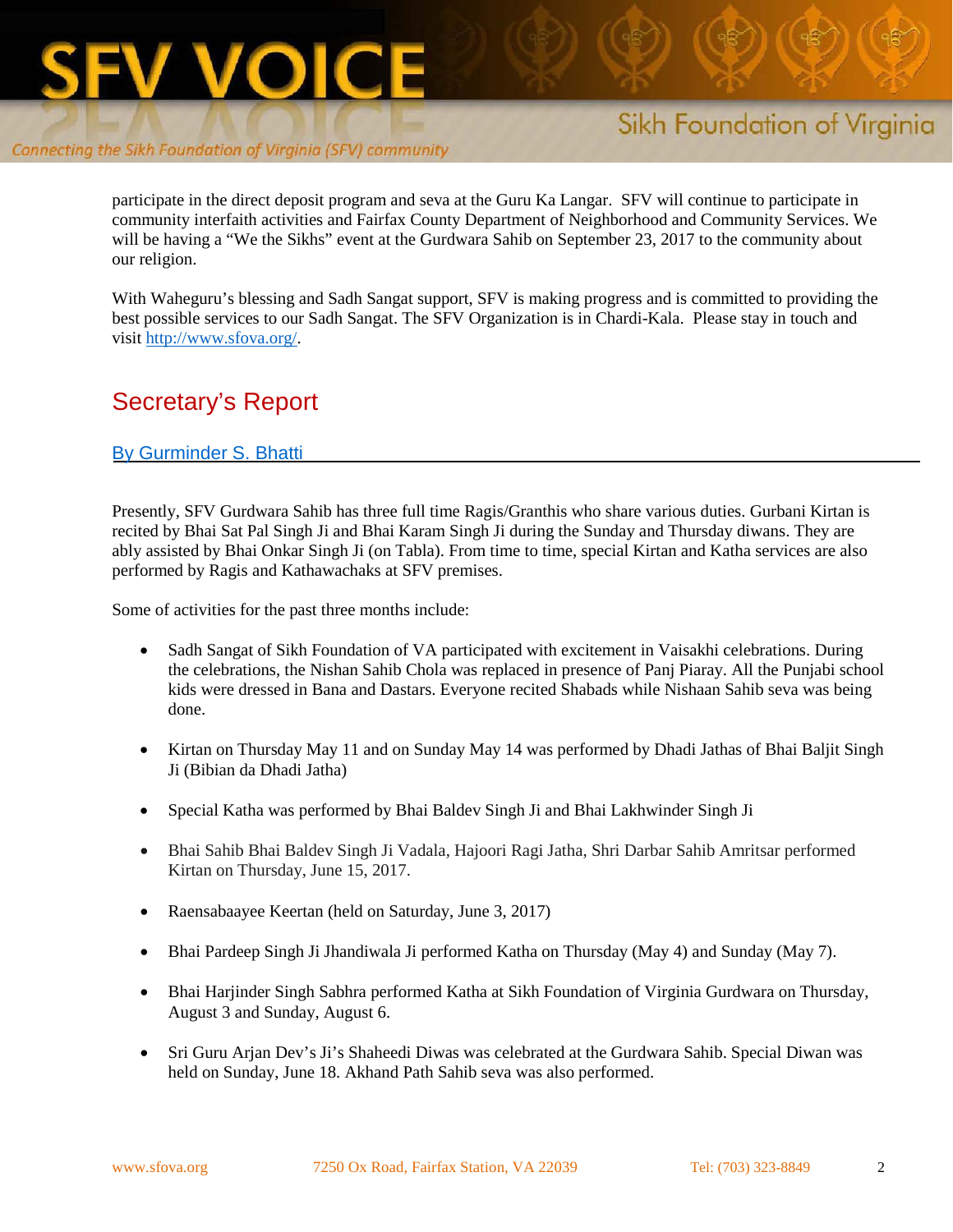

# Sikh Foundation of Virginia

Since May 2017, 9 Sri Akhand Path Sahib Paths and 3 weddings have been performed at the SFV Gurdwara Sahib. In addition, 4 special Sukhmani Sahib Paths and 4 Kirtans were performed at the premises of the Sadh Sangat by SFV Ragis. Special Sangrand diwans are also held every month at the SFV Gurdwara Sahib. 'First of the month' Kirtan seva is performed by SFV Punjabi school students. In addition SFV had a Ran Sabahee Kirtan, Hemkunt Symposium, and SFV Gurmat Camp. All these activities are greatly appreciated by the SFV Sangat.

*2017 Sikh Day Parade***:** The Sikh Foundation of Virginia had invited sangat members from all Washington Metropolitan area Gurdwara Sahibs to participate in the Amrit Sanchar ceremony on April 14, 2017. In the ceremony performed at the SFV Gurdwara Sahib in the presence of holy Guru Granth Sahib per Sikh Rehat Maryada, fourteen individuals (Paranis) partook Amrit and became Amritdhari Sikhs. Sardar Devinder Singh Behniwal, SFV Treasurer, coordinated the Amrit Sanchar ceremony with assistance from the resident granthis and sangat.

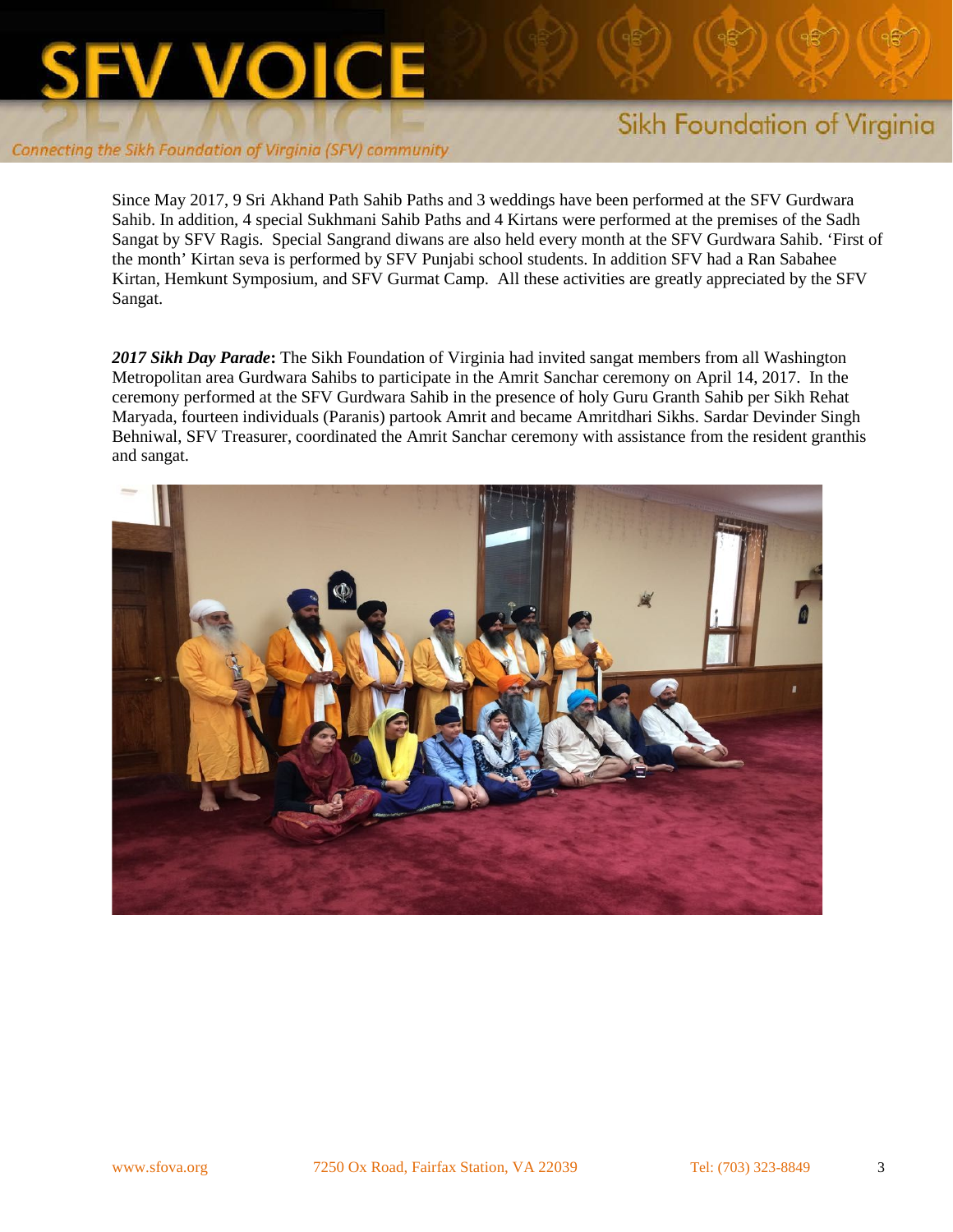

# Treasurer's Corner

## By Devinder Singh Behniwal

SFV financial accounts are maintained on a Calendar Year basis. Since May 2016 the monthly records are being kept by the undersigned. SFV financial position continues to be consistent. There has been gradual uptick in both average weekly charawa (donation) and monthly direct deposits.

I am also urging the Sadh Sangat to sign-up for the direct deposit and contribute *Dhan* to SFV Gurdwara Sahib. Please contact me for any Sewa.

# Public Relations Officer's Report

## By Kanwaljit K. Sachdeva

Since April 2017, the SFV Sangat has participated in a number of exciting events. More such activities are planned for the coming months. Highlights are given below.

*2017 Sikh Day Parade***:** The Sikh Foundation of VA Sangat participated in the annual Sikh Day Parade in New York on Saturday, 22 April. From SFV, 35 members, including 15 children, joined the tour. The Parade was primarily organized by the Sikh Cultural Society Inc., and the Gurdwara in Richmond Hill, Queens. The goal was to celebrate Vaisakhi and make Sikhs' presence known in USA. Various East Coast area Gurdwaras joined hands in coordinating this event. Participating Gurdwaras and Sangat were accompanied by elaborate floats and eye-catching banners. Five Beloved Singhni, devout Sikh women, dressed in white Bana also marched in the parade. The Singhnis carried swords in their role of Panj Pyare, while also acting as representatives of their Gurdwara.

*Indian Ambassador's Vaisakhi Function***:** On 3rd June 2017 Ambassador Navtej S. Sarna hosted a Vaisakhi program at his residence. Over 200 people, including prominent Indian American community leaders and Washington DC area professionals attended. The program started with a Gurbani Shabad. In his greetings to the members of the Panjabi community, the Indian Ambassador said that the gathering was both to mark the auspicious occasion of Vaisakhi and to recognize the contributions of the Sikh community in America. He said the Indian Embassy was committed to the welfare and progress of the Sikh community in the United States.

*SFV Annual picnic 2017*: The Annual picnic was organized this year at Nottoway Park in Vienna on 19<sup>th</sup> August. This picnic is organized by SFV board members for the community. Board members contribute every year to make this event happen. It was very exciting and encouraging to see more than 100 people during the picnic. Participants starting coming from noon and stayed till 3:30pm. Some met old friends after a long time, and others made new friends. The weather was perfect for outdoor fun. The tug of war between majority ladies team and men's team was exciting. I am sure you can guess the winning team (the ladies!). We also played, badminton, volleyball, and bingo. Many people played bingo for the first time, and won prizes too. Food was in plenty and there was a lot of variety, such as fruits, rajmah, rice, chips and salsa, burgers, jalebi, cupcake, cookies, soft drinks, juice, etc. And of course the finale was fresh tea for everyone. And the snow cones were a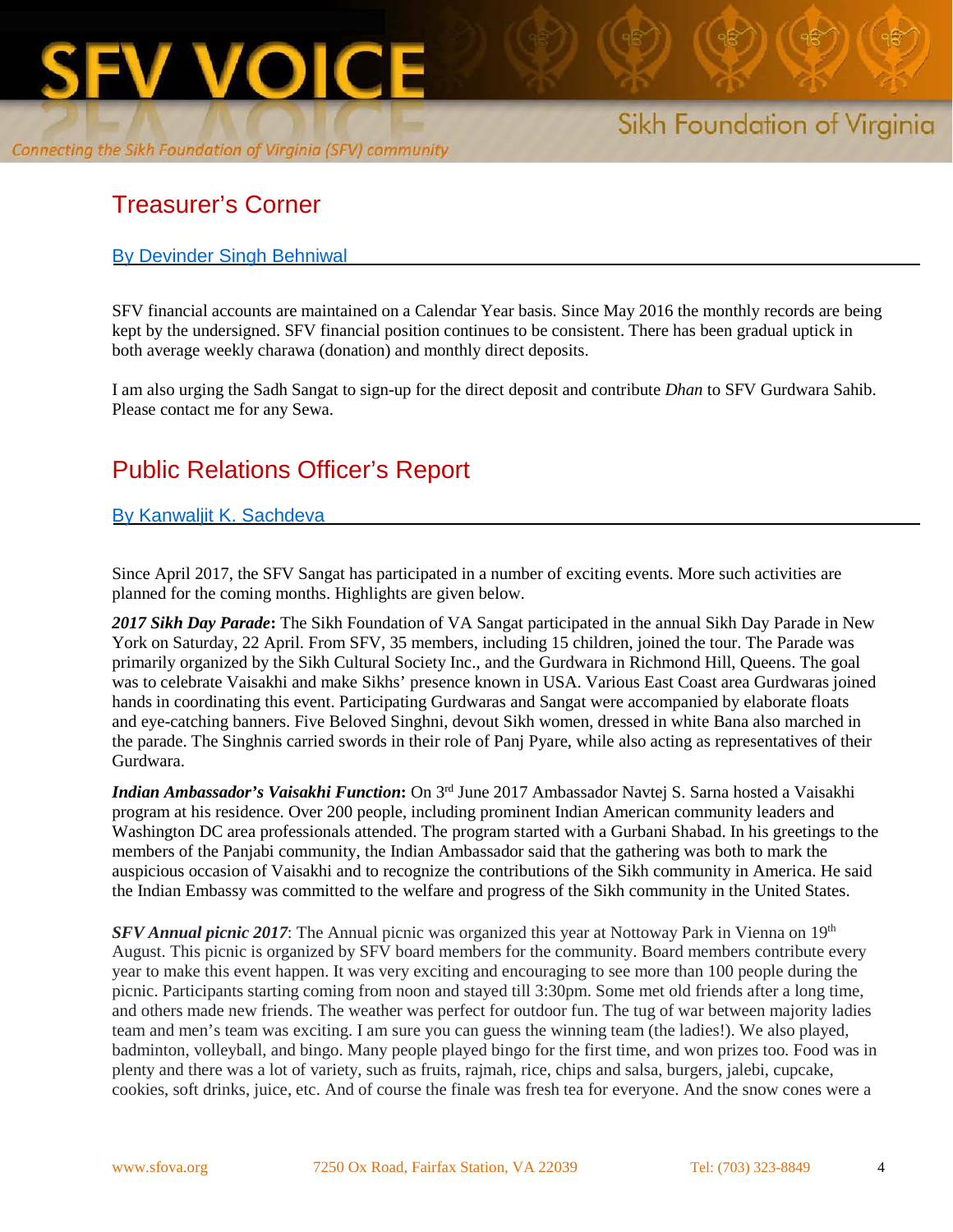

hit with everyone - kids and elders alike. We were very happy to see children and adults participating in all the games and having fun together.

Thank you all for coming and making it a fun day. Great people, food, games, music..... A real fun Saturday.







Satnam Singh of SALDEF team in collaboration with SFV held a special event "Know Your Rights" at our Gurdwara Sahib on May 21st. This event was attended by FBI, TSA, EEOC, and Custom Officials, and was well received by the SFV Sangat. Our Sangat was able to engage with representatives from the FBI, Dept. of Justice- Community Relations Services, Transportation Security Administration, and Equal

Employment Opportunity Commission to discuss fair hiring practices, and the Dept. of Transportation's jurisdiction over airplanes and air travel, and rights for passengers when they board.

We were also able to identify key concerns in specific, local communities. In doing so, we are continuing to stand strong in our commitment to empower our Sikh communities throughout the country. The program was also recorded by TV Asia. The program coverage was aired on May 28th at 10:30 pm, on TV Asia.





*SFV attended a program held at UCC Church to show our solidarity with our neighbors:* A local Church was vandalized in April. The whole Fairfax Community representing all faiths showed its solidarity with the church.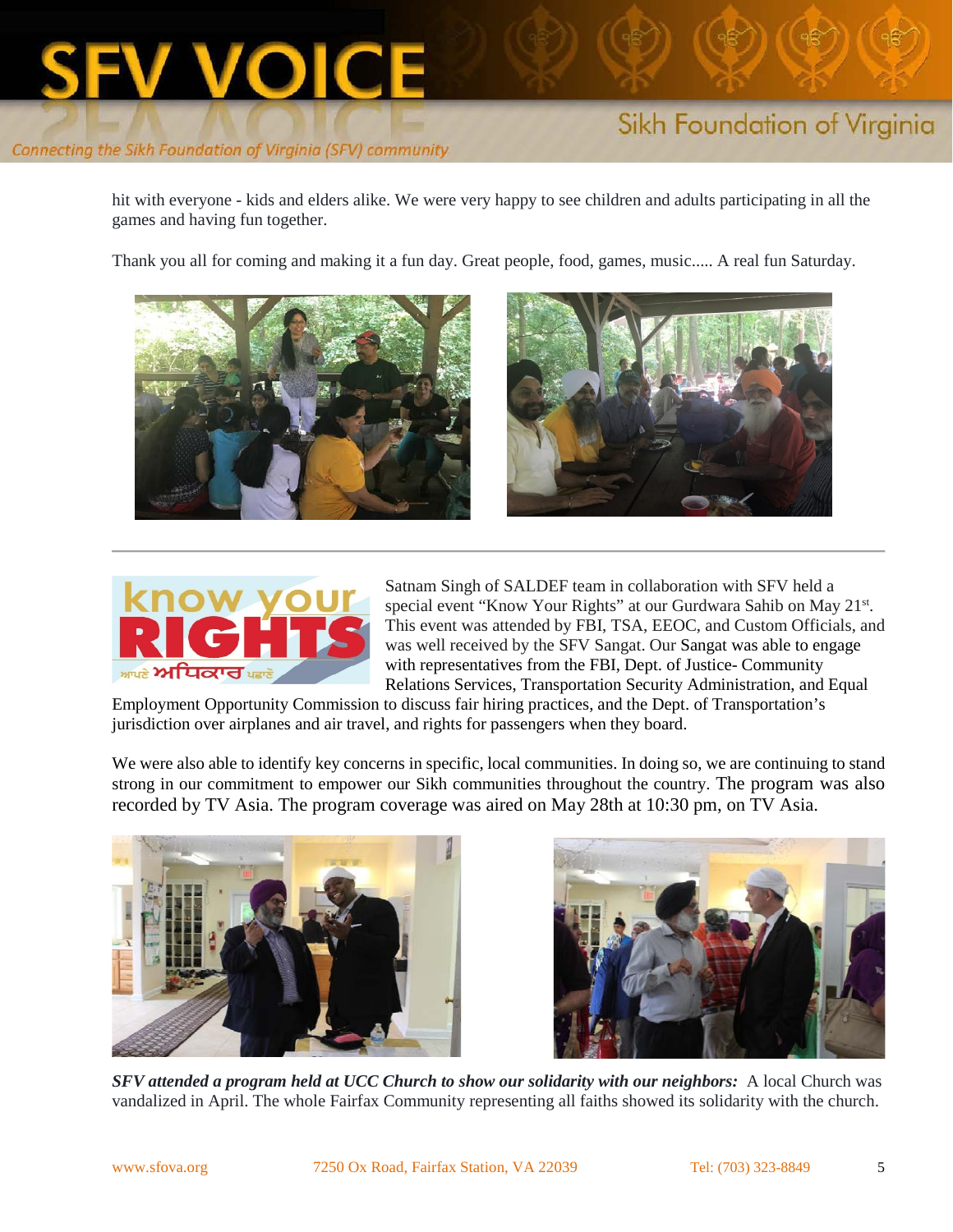# **FV VOICE**

#### Connecting the Sikh Foundation of Virginia (SFV) community

# Sikh Foundation of Virginia

Christians, Jews, Hindus, Sikhs, Muslims, Baha'is, and many more were present. The Sikh community was well represented. It was a beautiful program with the central theme that LOVE is the only binding force that cements people together. The ones who are full of hatred need more love and forgiveness. Show them the light of higher intensity to dispel their darkness.



Our Sangat member Surinder Singh Ji recited a shabad. He also narrated a beautiful short story which fit perfectly for this occasion. In the story: in a small village in Punjab, an egoistic village chief one day challenged fellow villagers that I am going to draw a line in my field. If anyone can erase the line without touching it I will give my land and all the belongings to that person and leave. All the villagers gathered around his field, where he had drawn the line, and stared at the line while thinking how to erase it. Many of them gave up very quickly. An old poor man came there, looked at the line for a minute, and then asked a couple of villagers to help him. He picked up a heavy log with the help of them and started drawing a line next to the line the village chief had drawn, but much thicker and much longer than his line. Everyone now was cheering the old poor man. No one cared for the smaller line anymore, as it had disappeared in the shadow of this new think line. The village chief felt embarrassed. He kept his promise, gave the land to the poor man, and left the village.

The moral of the story: someone drew a few lines of hatred and ego out there, together, we can all and draw much thicker lines of love next to those while erasing any impact of his lines.

# Youth and Education Committee's Report

#### By Paramjit Singh Sachdeva & Surinder Pal Singh Sachdeva

SFV's Gurmat School program continues to make good progress in 2017. After a successful activity-filled year and annual Youth Camp, the program is being further strengthened to emphasize learning of Punjabi and a deeper understanding and practice of Gurmat.

Based on an internal program review and a Town-hall meeting in August, students are being grouped by age and prior knowledge of Punjabi, and the program is being streamlined to emphasize essentials of Sikhi. Improved classroom facilities and modern teaching methods are planned to be introduced in the next few months, so that the Gurmat School program can be better targeted to the needs of students.

We expect that the combination of a more-focused Gurmat education program, enhanced student effort and parental involvement, continued dedication and commitment of School teachers, and greater oversight and financial support from the Board will enable the further development of SFV youth. Further progress would be reported in due course. The 'academic year' starts in early September 2017, and Registration is now open. We welcome all returning as well as new students. Please contact the School coordinator and teachers for this, or if you have any concerns or suggestions regarding the School.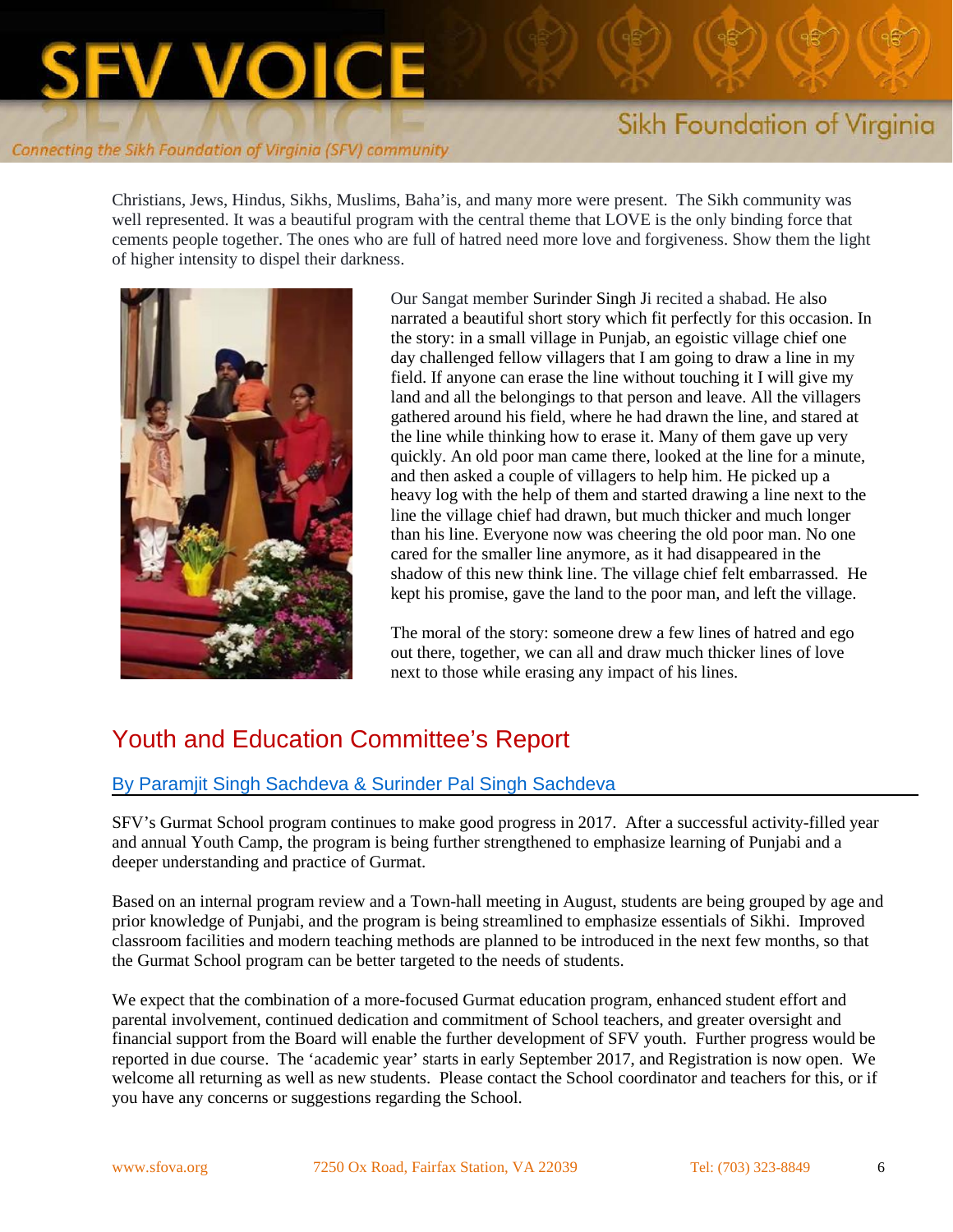

#### **The educational activities for SFV youth undertaken since January 2017 are highlighted below:**

**January 2017 Turban Keski Showdown** – An annual event to celebrate our crowns, kids participated in the Annual Turban Keski Showdown. A special photographer was arranged to click pictures with a backdrop of Guru Gobind Ji's words, "Khalsa Mero Roop Hai Khas."

**January 2017 Sikh Gurdwara, Washington DC –** 20 Kids participated at the annual event, 'Mata Gujri Ji Award' at Sikh Gurdwara, Washington DC. Kids participated by reciting Shabads, speeches, and poems.

**February 2017 an evening with Gurmeet Kaur, Author, Folktales –** Kids got to spend an evening with Gurmeet Kaur, author, Folktales books. Kids learned about the Punjabi riddles and poems, and had a wonderful story time with Gurmeet Kaur.

**April 2017 Annual Prabhat Feri –** Kids participated in the annual Prabhat Feri event. They celebrated Guru Gobind Singh Ji's Prakash Purab while reciting Shabads and Jaikaaray. The event was concluded in the Hazoori of Guru Granth Sahib with an Ardass by Jasmin Kaur.

**April 2017 Hemkunt Symposium (central) –** Kids participated at the annual Hemkunt Symposium, a speech competition designed to teach history and have some questions answered through the speech.

**April 2017 Vaisakhi Celebrations –** Kids celebrated Vaisakhi while dressed up in Baana and Dastaars. Many of them took turns to recite Shabads. A number of kids participated in the History class to reflect on the message.

**April 2017 New York Sikh Day Parade –** Kids participated at the annual Sikh Day Parade at New York. While they enjoyed the bus ride and spent some quality time with their friends, they participated in the parade by raising the flags, reciting Baani, and serving water & food to other Sangat.

**May 2017 Hemkunt Symposium (zonal) –** SFV proudly hosted the annual Hemkunt Symposium Zonal, where all the winners from other Gurdwara Sahibs in the area competed for space to compete in the International Symposium. Jasmit Singh and Manav Singh proudly claimed their space for the international symposium.

**May 2017 Annual Keertan Samelan at GNFA –** Jasmin Kaur, Amardeep Kaur, and Prabhpreet Kaur participated at the annual Keertan Samelan at Guru Nanak Foundation of Maryland. This was the first time kids were able to participate at this program. Thanks to Bhai Satpal Singh, Karam Singh, and Onkar Singh for helping them to learn the Shabad in Raag and helping them to understand the Alaap, the flow of the Raag and the meaning of the Shabad.

**July 2017 Annual Youth Gurmat Camp** – A total of 68 Kids participated at the Annual Youth Gurmat Camp this year. The camp covered a range of workshops from Keertan classes to Activism, Art & Craft, and to Gurbani Understanding. These topics were covered by a variety of speakers from VA and MD. Many of the workshops for younger kids were conducted by the older kids, that was a true bonus for the volunteers to see these kids grow up to take their place and run the show. With the combined efforts of Camp organizers and School teachers, Sangat sevadars and parents, and SFV Board members, this event was a great success.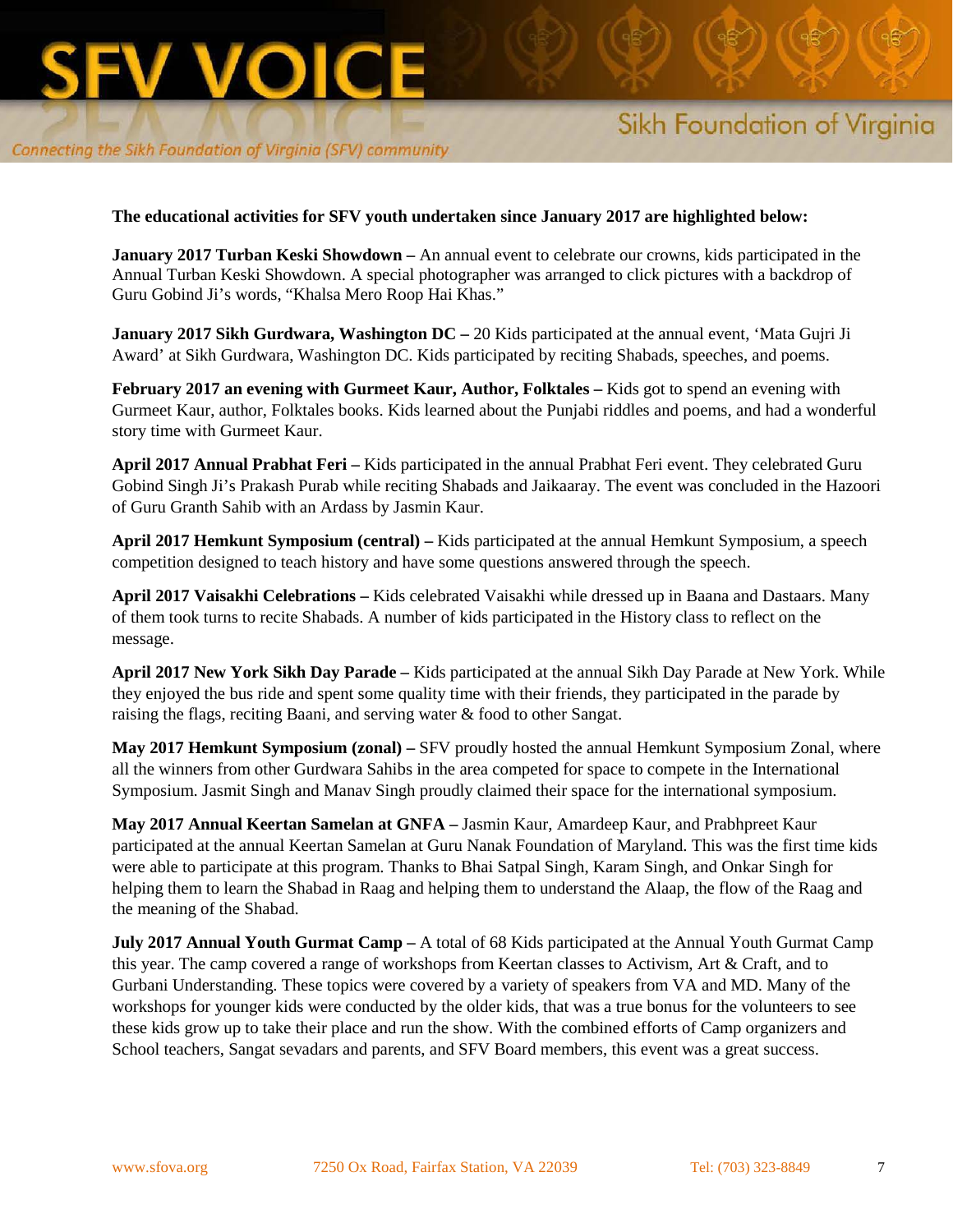

With regard to curriculum and other related aspects of Punjabi school, a general meeting involving sangat members at-large was held on August 20. Approximately 30 students had signed up for the Punjabi school. This year, fee schedule was set at \$50 for the first kid from a family, \$65 for two, and \$75 for three or more. As some members thought this fee schedule should have been higher, it was decided to revisit this issue before the next year's classes. It was also suggested that school students should come up to the Darbar Hall to attend diwan after the classes end. Harjit S. Chawla is working with the Fairfax County officials about having a trailer for the Gurmat and Punjabi school.

# *Youth Perspective - Why aren't the Youth coming to Gurdwara?*

The following article was shared with us by our own Puneet Kaur. She had co-authored this article with her sister. It was published originally by<https://www.sikhnet.com/news/why-arent-youth-coming-gurdwara> where it was well received within the community and got many conversations started.



Gurdwara. The doors to the Guru. The gateway to the Guru. A holy and spiritual place where one can attain peace and tranquility and a connection to the divine... right?

Oh wait. You mean, you didn't reach Sach Khand last Sunday when that Aunty told you that you gained a few pounds in the langar hall?

Throughout my life, every time I go to the Gurdwara I am always asked the same thing over and over again by all of the elders.

- "Where have you been? We haven't seen you in so long!"
- "You have gained a few pounds. . . why are you so healthy?"
- "Why don't you bring your friends? We have a great program!"
- "You lost some weight. . . why are you so skinny?!"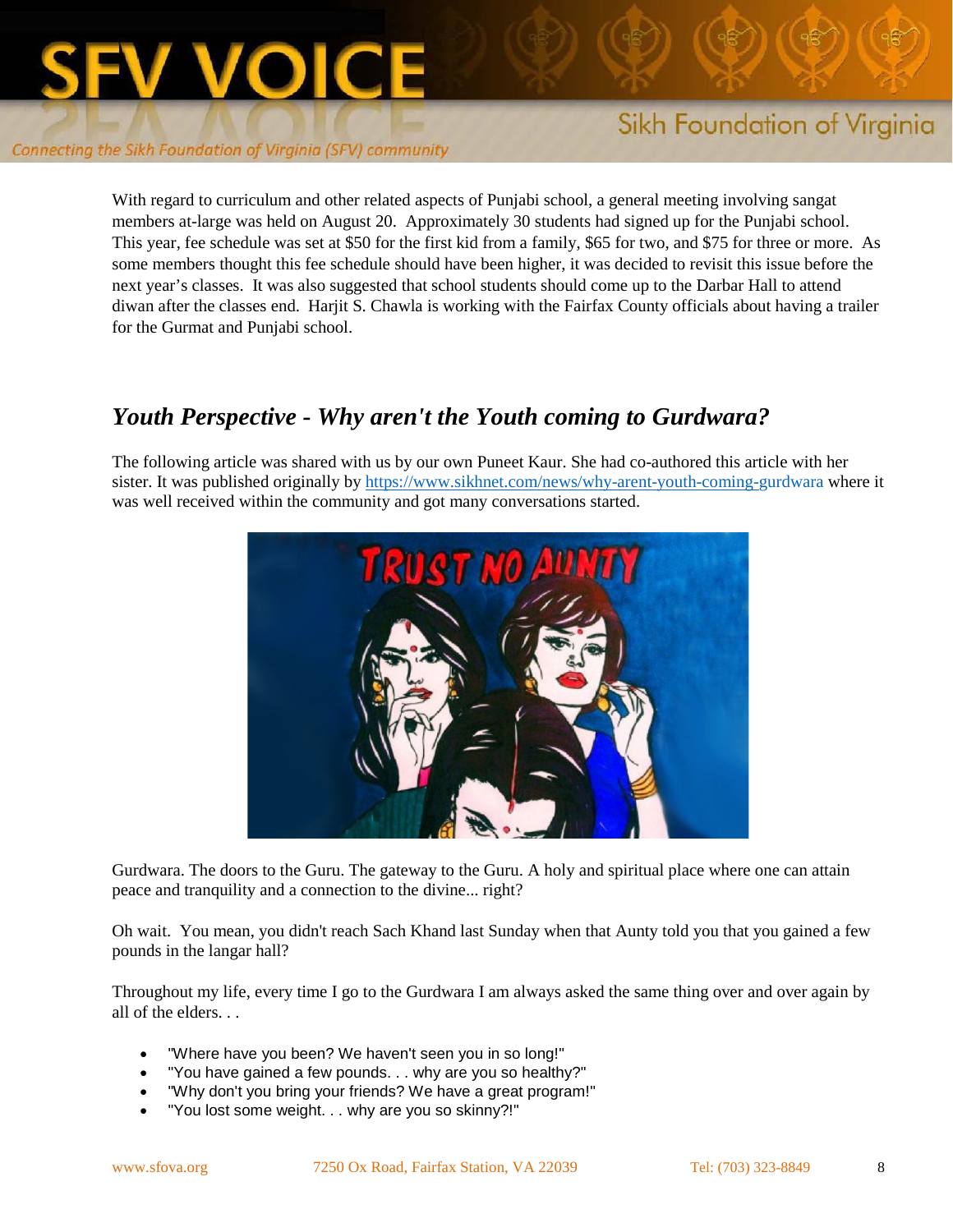

# Sikh Foundation of Virginia

"Why aren't the youth coming to the Gurdwara?"

Why aren't the youth coming to the Gurdwara? So many answers. So many reasons. And just one blog. Well, I'm going to try. This one is for all of the Aunties and Uncles. No, no, wait. Not all of them. But a lot of them. But most importantly, this is for all of the lost and confused kids that feel ostracized, confused, and frustrated upon entering what should be the holiest of all places.

Here goes. . . . .

#### **#1. It's so simple and it's so basic but everyone fails to understand.** *YOU AREN'T SPEAKING OUR LANGUAGE!!!!*

I understand that Punjabi is important. I understand that Punjab is our mother land. We should never loose our roots or our heritage or our culture or any of it. I get it. But guess what? We aren't in Punjab. We live in America. We live in the United Kingdom. We live in Australia. We live in Canada. ENGLISH IS OUR LANGUAGE!!!!

Do you watch movies that in a foreign language with no subtitles? Do you listen to songs that are in a different language? (well I do because I love classical Indian music but still . . . !) Do you read books written in an entirely different language or script? No! You get translations. You understand what you are reading, watching, or listening to, otherwise what's the point? It's the same concept. You know what's even more interesting? The majority of my American born friends grew up in Punjabi households and they know the language, but even they cannot understand everything that is being said at Gurdwara. There is Punjabi that is spoken in the village. There is Punjabi that is spoken in the city. And it's like the more hard core Punjabi you know the better off you are. Luckily technology has given us the ability to look up a shabad in five seconds so at least I can understand that. But when it's time for katha, I'm screwed! I try really hard to pay attention and pick up on key words but after a while my mind starts tuning out. And I know I'm not alone.

I was very fortunate to be on the Gurdwara committee in 2012. One of the biggest reasons for me to be on that committee was to "bring the youth back to the Gurdwara." I begged the existing Bhai Sahib at that time to throw in as much English as he could into his katha but he just wasn't having it. However, we were lucky and fortunate to have some younger guest Bhai Sahibs come in and explain things in English. It's just that, we only had that opportunity maybe once or twice a year. . .

Sikhi is a universal religion with a universal message. Let's refresh ourselves on what universal means: Used or understood by all. Present everywhere. Applicable everywhere. We haven't truly made it universal. It feels like Sikhi was made for only Punjabis and that it is exclusive for only Punjabis.... From Punjab. :(

**#2. The gossip.** The drama. The criticizing. The stares. The glares. The comments directly to our face. The comments behind our back. The hidden insults. The not so hidden insults. In today's world, we get enough of that in our schools or in our jobs (and for some of us, in our homes). Gurdwara is the ONE place we thought we could go that is purified from all that. The one place we think that we'll just get good vibes, and be able to share good vibes. Isn't that what it's all about? We come to Gurdwara to feel like, no matter what's going on in the outside world, in THIS world, things are the way they should be. The right way. The True way.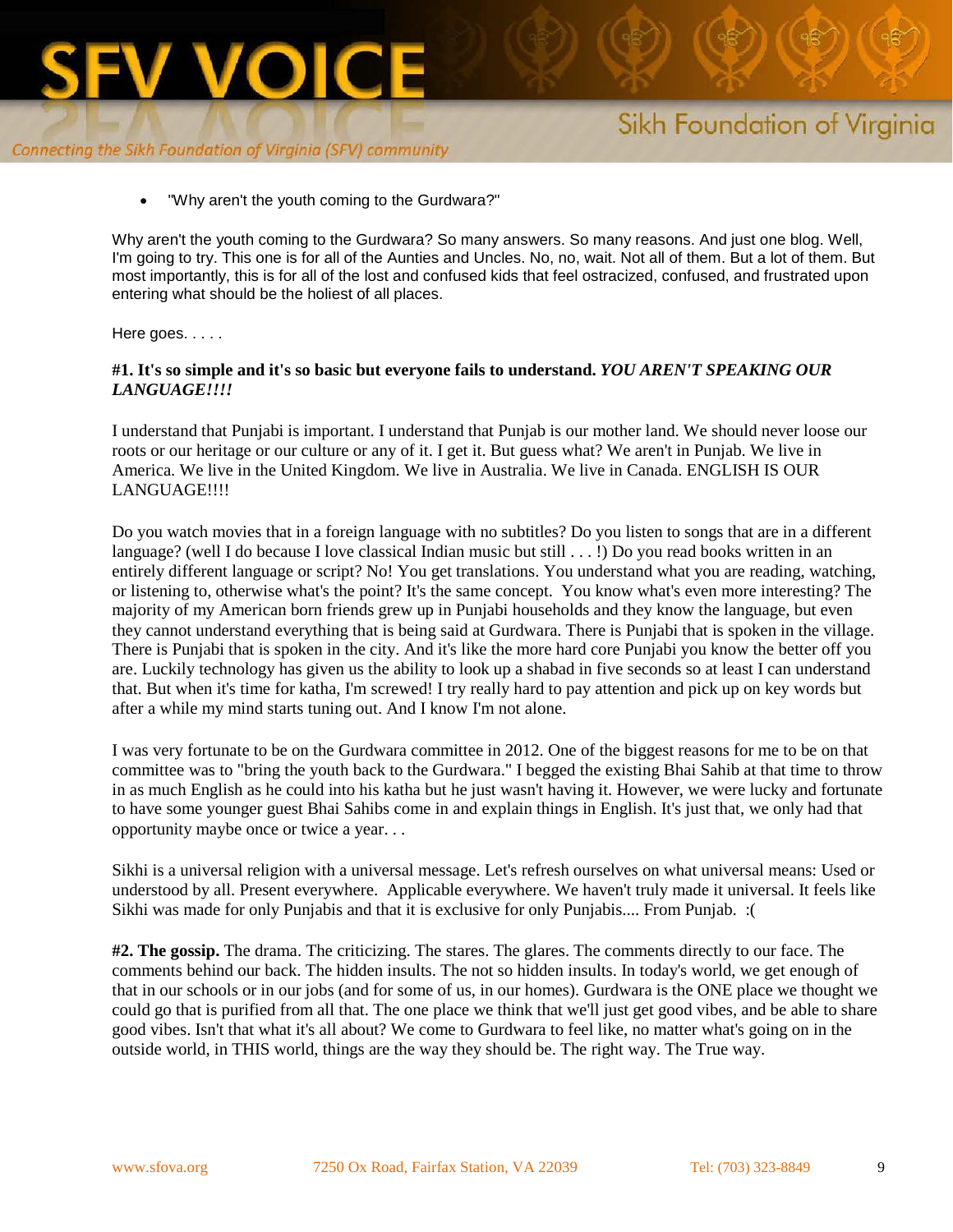# Sikh Foundation of Virginia

But it's not. In reality, it's just not. As amazing as sangat can be for us, sometimes sangat is terrible for us. I have heard several stories of people my age or younger who have felt victimized by their sangat. They've gone for the right

Reasons–they just wanted to hear some great kirtan and recenter themselves. At the end after ardaas, we shout out "Bole so Nihaal!", "Sat Sri Akal!" and turn around to greet and hug the nearest aunty next to us, and we are greeted back with a "Sat Sri Akal beta, ki haal hai? Why your suit getting tight?"

And just like that, the whole experience feels tainted.

One of the many stories that broke my heart came from this young woman who wanted to do langar seva at Gurdwara. One day she went into the kitchen to help make rotis and on this particular day she happened to commit the serious crime of wearing nail polish. This Aunty called her out on it and yelled at her in front of everyone. She felt so bad and so ostracized that she never did langar seva again. When she told me about this experience, I thought about it, and I was like, "I get it. We shouldn't wear nail polish because it can chip off and get into the food." This young woman said, "Yeah I get it too. I just wish that this Aunty explained it to me like that." But because of how this Aunty made her feel, our community lost a bright and beautiful sevadar.

Was it worth it? Was it worth the two hours of half-understood wisdom only to leave the Gurdwara feeling more judged for your imperfections than accepted for your sincere attempt to be a good Sikh?

That's what holds the youth back. It's just not always worth it.

**#3. The Politics.** Lord. Have. Mercy.

The drama. The fighting. The fury! I could honestly write a whole separate blog on this topic.

I could actually write a whole freaking book on this topic. I don't want to dwell on it because thinking about it and writing about it and remembering it is just so negative and it puts us in a bad place.

What I want to say about it is this: We as a community need to learn how to sit down and have healthy discussions where everyone's opinion is heard and is respected and cherished. To be honest, this tactic should be learned in our homes first. Instead, we think that it's okay to raise our voice, to speak over one another, to pull out our kirpans; to assert power and dominance. The absolute worst part is, we think it's okay to do this in front of Sri Guru Granth Sahib Ji. But it is not okay and it has never been okay.

We continue to build more and more Gurdwaras, but if our youth stays disconnected, we may have more and more empty buildings in the future. Yes. . . buildings.

Without Sri Guru Granth Sahib Ji and without the Sadh Sangat, it is just a building.

We are a smart youth. We know how to find moments of connection and peace in our lives when we need it.

We know how to find great teachings. We are fluent in Youtube and everything internet. On-demand kirtan and katha in English and judgement free learning is available to us at the tip of our fingers.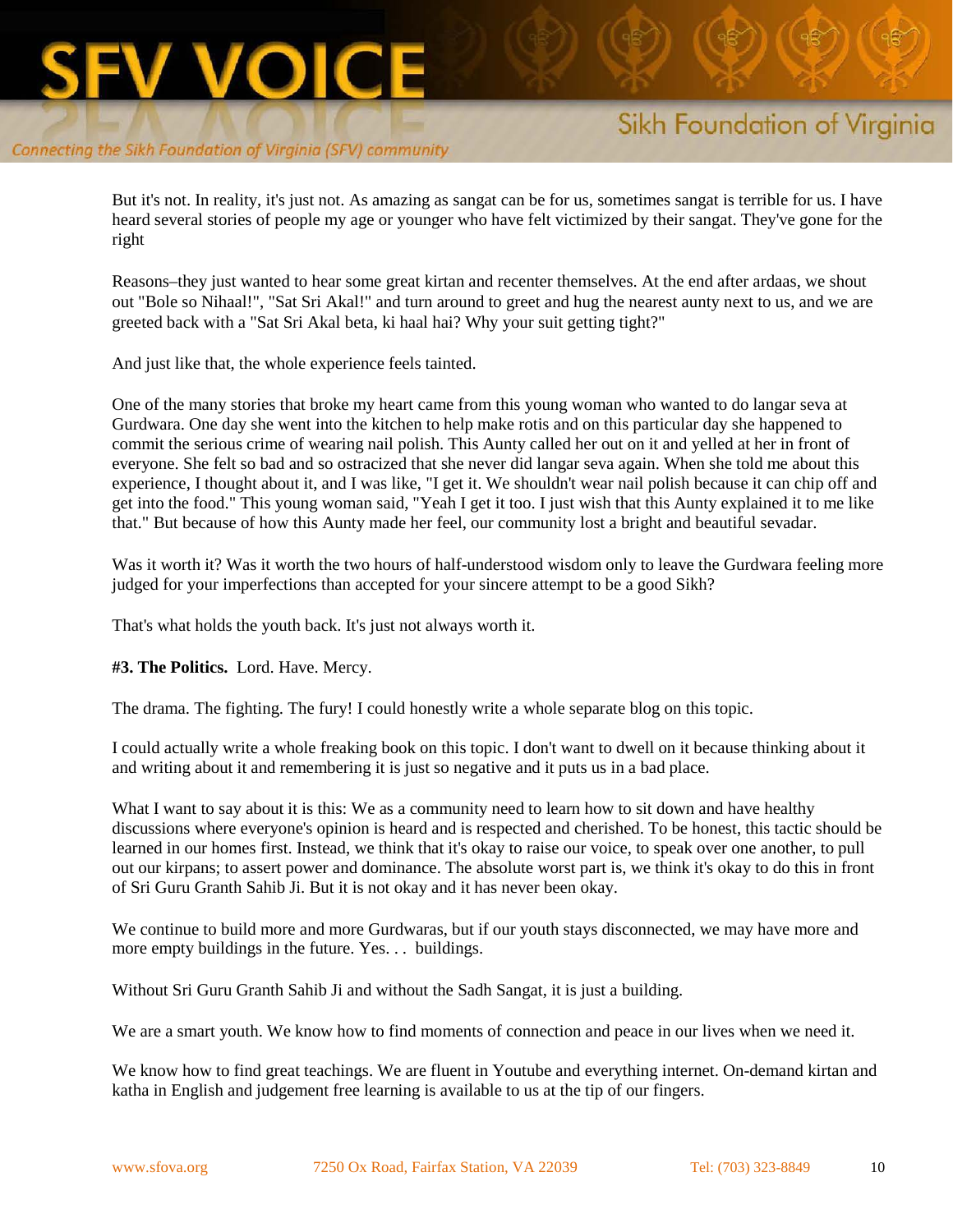

# Sikh Foundation of Virginia

So why would we choose to come to Gurdwara?

As I write, the real reasons of going to Gurdwara whisper behind me. Love. Darshan. Service. Company.

The concept of Gurdwara is forever perfect. It's the reality of Gurdwara that needs to change.

Bhull Chuk Maaf

Mrs. Kaur and Miss Kaur

## Information Technology Report

The SFV network reach has been extended by installing networking extenders. The Internet signal has been strengthened and is available within Langar Hall and Doctors Office area. The IT team continues to extend the signal to Kirtan Hall. Additional extenders will be installed by December 2017.

With regard to the redesign of the SFV website, Harjit S. Chawla informed that SFV has decided to go with "Go Daddy" as the host company, and the new site setup is ready. The next task before the site can be released is to populate data into each component of the new site. Chairman has formed a sub-committee that includes Kanwaljit K. Sachdeva, Surjeet S. Sidhu and Dr. Ajaib Singh to accomplish this task.

# Building Security Improvements Report

S. Ajaib Singh Ji presented a draft security recommendation report. This report was based on the walk-through performed by the Fairfax County Police with S. Ajaib Singh Ji and Sarbjit Singh Kochhar. The Chairman and the committee supported the enhancement suggestions.

Per recommendation from the Fairfax County Police Department our Security Coordinator S. Ajaib Singh and Maintenance Coordinator S. Harpal Singh Sambe obtained bids for the installation of window film at the lower windows and doors. The lowest bid was received from Solar Eclipse of Woodbridge VA in the amount of \$1,800. Window Film used is 3M UltraNV25 which blocks the view from outside for security and also reduces the energy cost. The work was successfully completed.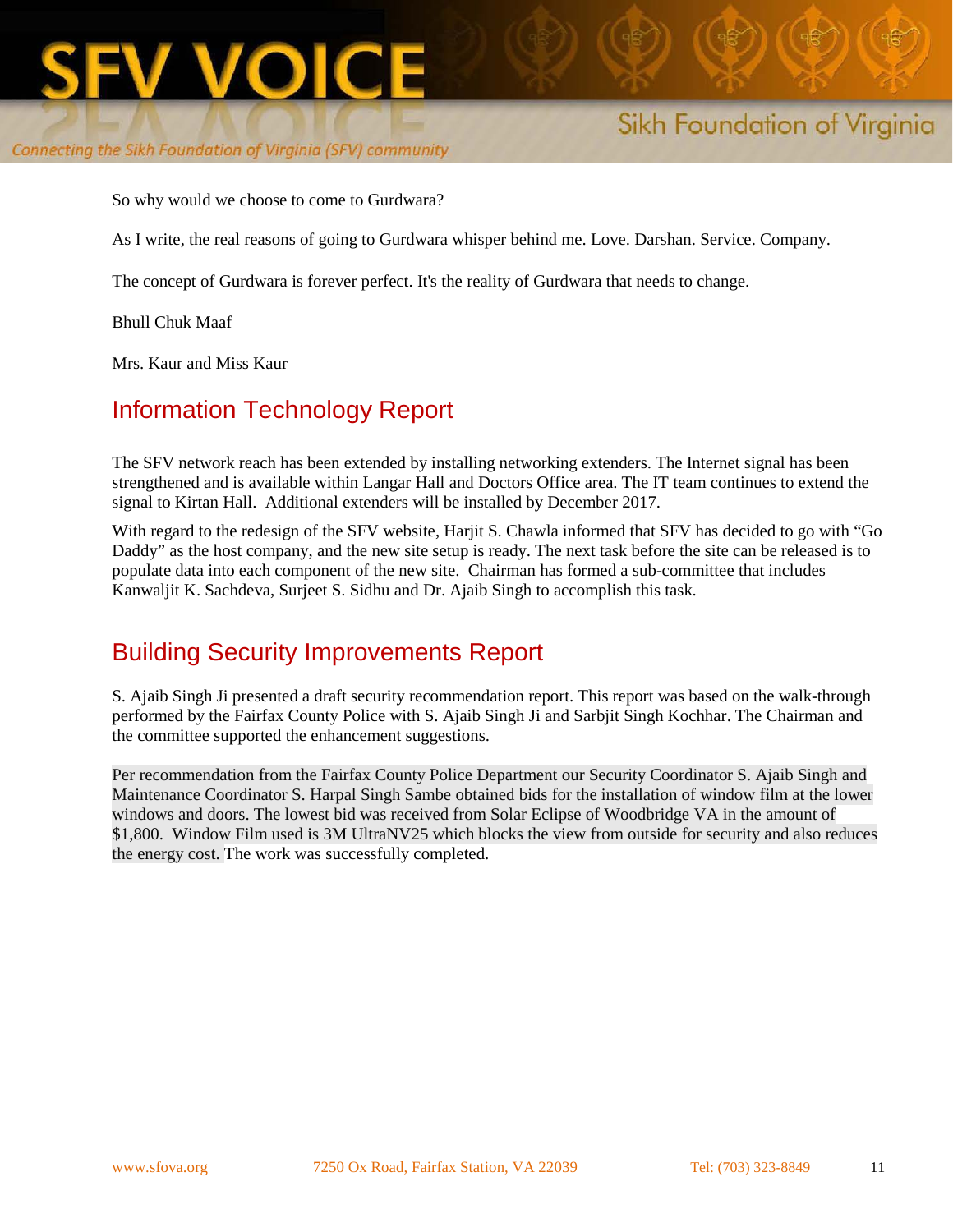

# Key Board Decisions (April – August 2017)

#### *SFV Gurpurab Dates:*

Gurpurab dates thru April 2018 are based on the amended Nanakshahi calendar

#### *Discussing Gurdwara Vision:*

- 1. Strengthen Kirtan/Katha Programming
- 2. Develop Fiscal Strength through more patronship, life memberships, and more memberships
- 3. Strengthen Youth Programs by having larger school, place for school, teaching and educational resources
- 4. Enhance seniors' involvement and participation whereby they come more regularly and remain engaged (Physical exercises, medical information sharing, etc.)
- 5. Fairfax Sikh Community Outreach (Non-Gurdwara activities Help our community, training for adults, etc.)

*Gurmat School Fee:* This year, fee schedule was set at \$50 for the first kid from a family, \$65 for two, and \$75 for three or more. It was also suggested that school students should come up to the Darbar Hall to attend diwan after the classes end.

*Trailer for Punjabi school:* Harjit S. Chawla is working with the Fairfax County officials about having a trailer for Punjabi school.

*Seniors Activities:* Taking cognizance of the seniors activities going on at the Gurdwara Sahib on Wednesdays, Board decided to formalize this arrangement. Board appointed Paramjit S. Sachdeva as the Liaison for Seniors Activities. He will

work with sangat coordinators, Barinder K. Deu and Randhir S. Chhatwal, for any announcements or email postings, and will come up with a registration form that will have indemnification clauses absolving SFV of any liability(ies).

*HVAC Units:* Board requested maintenance coordinator, Harpal S. Sambe, to look into the condition of the four HVAC units for the Darbar Hall and make recommendations. Since then one unit has been replaced.

*SFV Cleaning Company:* At the request of the Board, Harjit S. Chawla had looked into the possibility of replacing the current cleaning company. Since then the cleaning contract costing SFV less money for the same work, has been given to this new company.

*Fundraising for the Hurricanes:* It was decided that the fundraising done for the hurricanes would be divided 75 percent for Harvey and 25 percent for Irma victims. Houston funds will be sent to the Gurdwara in Houston; where to send Irma funds would be decided later.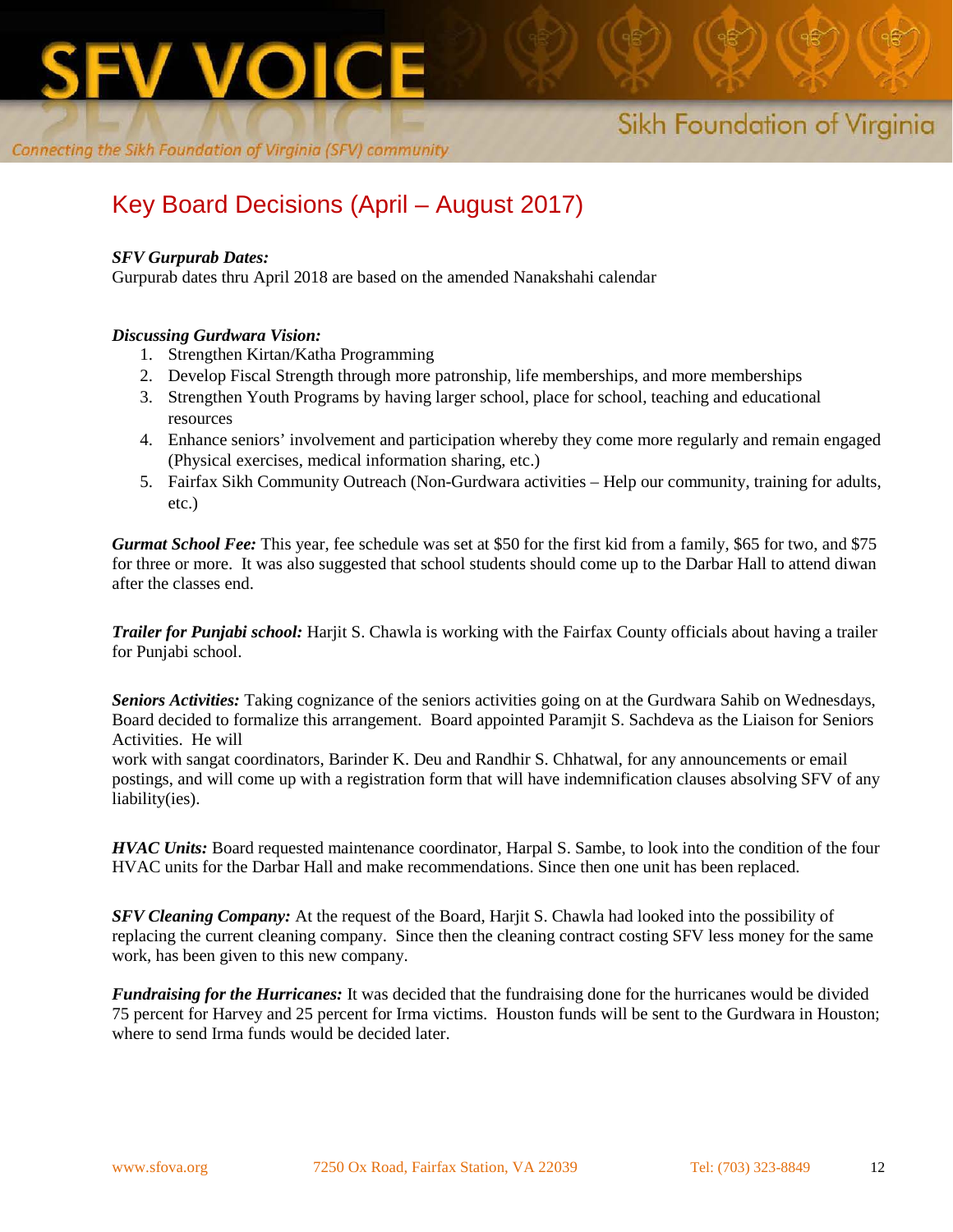

*Parking at SFV during Special Events:* After several SFV Management meetings and negotiations, the Korean Church agreed to the following parking terms:

- 1. For SFV use, there will be \$300 charge each event
- 2. For Private functions, the charge will be \$500

SFV Board members are being vigilant and monitor the parking. We have noticed, our Sangat members still park at the church parking lot without permission despite of available parking in the back of our parking lot. Please note, if the Korean Church management gets our Sangat member's car towed from their premises, the Sangat member will be responsible for the towing, impounding, and holding charges which can run into several hundred dollars.

# Sangat's Corner

# Poems and Life Experiences

ਿਜ਼ੰਦਗੀ

- 1. ਿਜ਼ੰਦਗੀ ਇਨ੍ਸਾਨ ਨੁੰ ਿਪੱਛੇਜਾ ਕੇਗ਼ਲਤੀਆਂ ਸੁਧਾਰਨ ਦੀ ਇਜਾਜ਼ਤ ਨਹੀ ਿਦੰਦੀ; ਪਰ ਆਓਣ ਵਾਲੇਸਮੇਨੂੰ ਬੇਹਤਰ ਬਣਾਓਣ ਦਾ ਮੌਕਾ ਜ਼ਰੂਰ ਿਦੰਦੀ ਹੈ
- 2. ਮੁਸੀਬਤ ਵਿਚ ਇਮਾਨਦਾਰ ਬਣੋ, ਅਮੀਰੀ ਵਿਚ ਸਾਦੇ ਰਹੋ, ਤਾਕਤ ਸਮੇ ਹਲੀਮੀ ਵਿਚ, ਗੁੱਸੇ ਵਿਚ ਚੁੱਪ, ਇਹ ਸੱਭ ਤੋਂ ਵਧੀਆ ਜੀਵਨ ਜਾਚ ਹੈ
- 3. ਜਿਹੜੇ ਜੀਵਨ ਦਾ ਆਨੰਦ ਮਾਣਦੇ ਹਨ, ਉਹ ਸੁਖਦਾਈ ਹਨ; ਉਨ੍ਹਾਂ ਲੇਈ ਜੀਵਨ ਮੁਸ਼ਕ਼ਿਲ ਹੈ ਜਿਹੜੇ ਤਲਬ ਕਰਦੇ ਹਨ; ਜੀਵਨ ਕਠਿਨ ਉਨ੍ਹਾਂ ਲੇਈ ਹੈੈ ਜਿਹੜੇ ਨੁਕਤਾਚੀਨੀ ਕਰਦੇ ਹਨ; ਸਾਡਾ ਆਪਣਾ ਵਿਹਾਰ ਹੀ ਸਾਡੀ ਜ਼ਿੰਦਗੀ ਦਰਸ਼ਾਓਂਦਾ ਹੈੈ
- 4. ਅਸੀ ਸਾਰੇ ਯਾਤਰੂ ਹਾਂ, ਪਰਮਾਤਮਾ ਸਾਡਾ ਟ੍ਰੈਵਲ ਏਜੈਂਟ ਹੈ; ਉਸਨੇ ਸਾਡੇ ਟ੍ਰਿਪ ਪ੍ਲੈਨ ਕੀਤੇ ਹੋਏ ਹਨ, ਇਸ ਲੇਈ ਆਓ, ਆਪਣੇ ਆਪਣੇ ਟਿਪ ਦਾ ਆਨੰਦ ਮਾਣੀਏ
- 5. ਦੁਨੀਆ ਦੇ੬ ਵਧੀਆ ਡਾਕਟਰ ਹਨ ਧੁੱਪ, ਆਕਾਸ਼, ਕਸਰਤ, ਸਹੀ ਖਾਣਾ ਪੀਣਾ, ਆਤਮ ਿਵਸ਼ਵਾਸ ਅਤੇਦੋਸਤ
- 6. ਨਿਰਧਨ ਡੀ ਮਦਦ ਕਰਦੇ ਸਮੇ ਉਸਦੇ ਚਿਹਰੇ ਵੱਲ ਗੌਰ ਨਾਲ ਵੇਖੋ; ਉਸਦੇ ਚਿਹਰੇ ਤੇ ਆ ਰਹੀਆਂ ਸ਼ਭਕਾਮਨਾਵਾਂ ਦੀਆਂ ਕਿਰਨਾ ਤੁਹਾਡੇ ਜੀਵਨ ਵਿਚ ਖੁਸ਼ੀਆਂ ਦੇ ਬੀਜ ਸਿੰਜ ਸਕਦੀਆਂ ਹਨ; ਅਤੇ ਜੇ ਨਿਰਧਨ ਦੀਆਂ ਅੱਖਾਂ ਵਿਚ ਹੰਜੂ ਆ ਜਾਣ ਤਾਂ ਦੱਖ ਵੀ ਧੋਤੇ ਜਾ ਸਕਦੇ ਹਨ;
- 7. ਜਦੋਂ ਵੀ ਬੋਲੋ, ਇਤਨੇ ਪਿਆਰ ਨਾਲ ਬੋਲੋ ਕਿ ਹਰ ਕੋਈ ਤੁਹਾਡੀ ਸੁਣਨਾ ਚਾਹੇ; ਅਤੇ ਜਦੋਂ ਸੁਣੋ, ਇਤਨੇ ਪਿਆਰ ਨਾਲ ਸੁਣੋ ਕਿ ਹਰ ਕੋਈ ਤੁਹਾਡੇ ਨਾਲ ਗੱਲ ਕਰਨਾ ਚਾਹੇ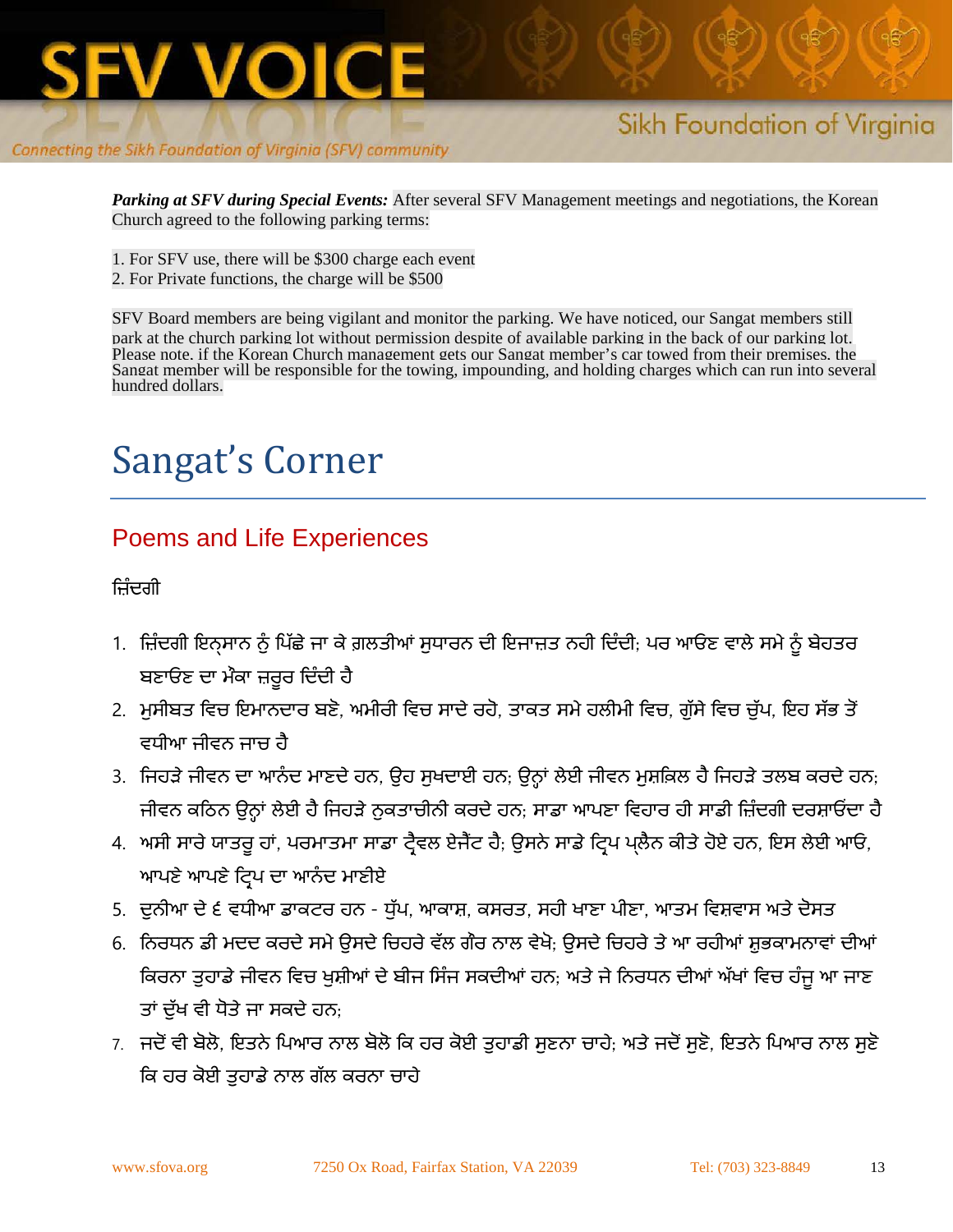

# Sikh Foundation of Virginia

| ਦਰਸ ਦੀ ਤਾਂਘ                  |                               |  |  |
|------------------------------|-------------------------------|--|--|
| ਤਾਂਘ ਇਕ ਤੇਰੇ ਦਰਸ ਦੀ          | ਧਰਮ ਨਹੀਂ ਸਿਖਾਉਦਾਂ ਵੰਡੀਆਂ      |  |  |
| ਹੋਰ ਦਾਤਿਆ ਤਲਬ ਨਾਂ ਕੋਈ        | ਪਰ ਨਾਂ ਸਮਝੇ ਮੁਰਖ ਅਗਿਆਨਾ       |  |  |
| ਢਹਿ ਪਏ ਦੁਆਰੇ ਆਣ ਕੇ           | ਕੈਲਾਂ ਅਮਰ ਹੋ ਗਈ               |  |  |
| ਹੁਣ ਮਨ ਸਾਡੀ ਅਰਜੋਈ            | ਜਿਸ ਉਸ ਦੀ ਜੋਤ ਸਿਆਣੀ           |  |  |
| ਧ੍ਰ ਦਾ ਬੇੜਾ ਪਾਰ ਲੰਘਿਆ        | ਭਾਗੋ ਨੂੰ ਭਾਗ ਲਗ ਗਏ            |  |  |
| ਜਿਸ ਤੇਰਾ ਨਾਮ ਧਿਆਇਆ           | ਅਜੇ ਕਲ੍ਹ ਦੀ ਹੀ ਹੈ ਕਹਾਣੀ       |  |  |
| ਪਾਪੀ ਹਰਨਾਖਸ਼ ਨੂੰ             | ਫੱਕੜ ਜ਼ਾਤੀ, ਫੱਕੜ ਨਾਉਂ ਨੂੰ     |  |  |
| ਉਹਦੇ ਪਾਪਾਂ ਨੇ ਮਾਰ ਮਿਟਾਇਆ     | ਕਿਉਂ ਅਸੀਂ ਹਾਂ ਸੱਭ ਭੁੱਲੇ       |  |  |
| ਮੀਰਾਂ ਕਾਨ੍ਹ-ਕਾਨ੍ਹ ਕਰਦੀ       | ਜ਼ਾਤਾਂ, ਗੋਤਾਂ ਦੇ ਅਡੰਬਰਾਂ ਵਿੱਚ |  |  |
| ਖੁਦ ਆਪੇ ਕਾਨ੍ਹ ਸੀ ਹੋਈ         | ਪੁਰਾਂ ਦੇ ਪੁਰ ਕਈ ਰੁਲੇ          |  |  |
| ਤਾਂਘ ਇਕ ਤੇਰੇ ਦਰਸ ਦੀ          | ਅਸੀਂ ਸਿੱਖ ਅਖਵਾਉਂਦੇ ਉਸਦੇ       |  |  |
| ***                          | ਉਚ ਨੀਚ ਦਾ ਭੋਗ ਜਿਸ ਪਾਇਆ        |  |  |
| ਧੰਨੇ, ਪੀਪੇ, ਨਾਮਦੇਵ ਨੇ        | ਕਰ ਅਗਵਾਈ ਦਾਤਿਆ                |  |  |
| ਖ਼ੁਦ ਆਪਣਾ ਆਪ ਮਿਟਾਇਆ          | ਬਿਨਾਂ ਤੇਰੇ ਨਾਂ ਆਸਰਾ ਕੋਈ       |  |  |
| ਤਰਲੋਚਨ, ਕਬੀਰ, ਫਰੀਦ ਨੇ        | ਤਾਂਘ ਇਕ ਤੇਰੇ ਦਰਸ ਦੀ           |  |  |
| ਮਖੰਟਾ ਸੱਭ ਦੇ ਦਿਲਾਂ ਤੋਂ ਲਾਹਿਆ | ***                           |  |  |
| ਅਮਲਾਂ ਤੇ ਨਬੇਤੇ ਹੋਣਗੇ         | ਸੋਧ ਲਈਏ ਸਾਰੇ ਰਲ ਕੇ            |  |  |
| ਉਨ੍ਹਾਂ ਸੱਭ ਨੂੰ ਆਖ ਸੁਣਾਇਆ     | ਭੁਲ ਅਣਜਾਣੇ ਜੇ ਕਿਤੇ ਹੋਈ        |  |  |
| ਸਤਿਗੁਰਾਂ ਰਾਹ ਦੱਸਿਆ           | ਭੁਲ ਗਏ ਕਿਉਂ ਉਹ ਰਸਤਾ           |  |  |
| ਨਾਂ ਹਿੰਦੂ ਨਾਂ ਮੁਸਲਮਨੋਈ       | ਜਿਸ ਰਾਹ ਉਨ੍ਹਾਂ ਤੋਰੀ ਸੀ ਲਕੋਈ   |  |  |
| ਤਾਂਘ ਇਕ ਤੇਰੇ ਦਰਸ ਦੀ          | ਤਾਂਘ ਇਕ ਤੇਰੇ ਦਰਸ ਦੀ           |  |  |
| ***                          | ਹੋਰ ਦਾਤਿਆ ਤਲਬ ਨਾਂ ਕੋਈ         |  |  |
| ਜ਼ਾਤ ਕਿਸੇ ਪੁਛਦੀ ਨਹੀਂ         | ***                           |  |  |
| ਸ਼ੁਭ ਅਮਲਾਂ ਬਾਝੋਂ ਸੱਭ ਰੋਈ     | ਹਰਜੀਤ ਸਿੰਘ 703-910-3290       |  |  |
| ਤਾਂਘ ਇਕ ਤੇਰੇ ਦਰਸ ਦੀ          |                               |  |  |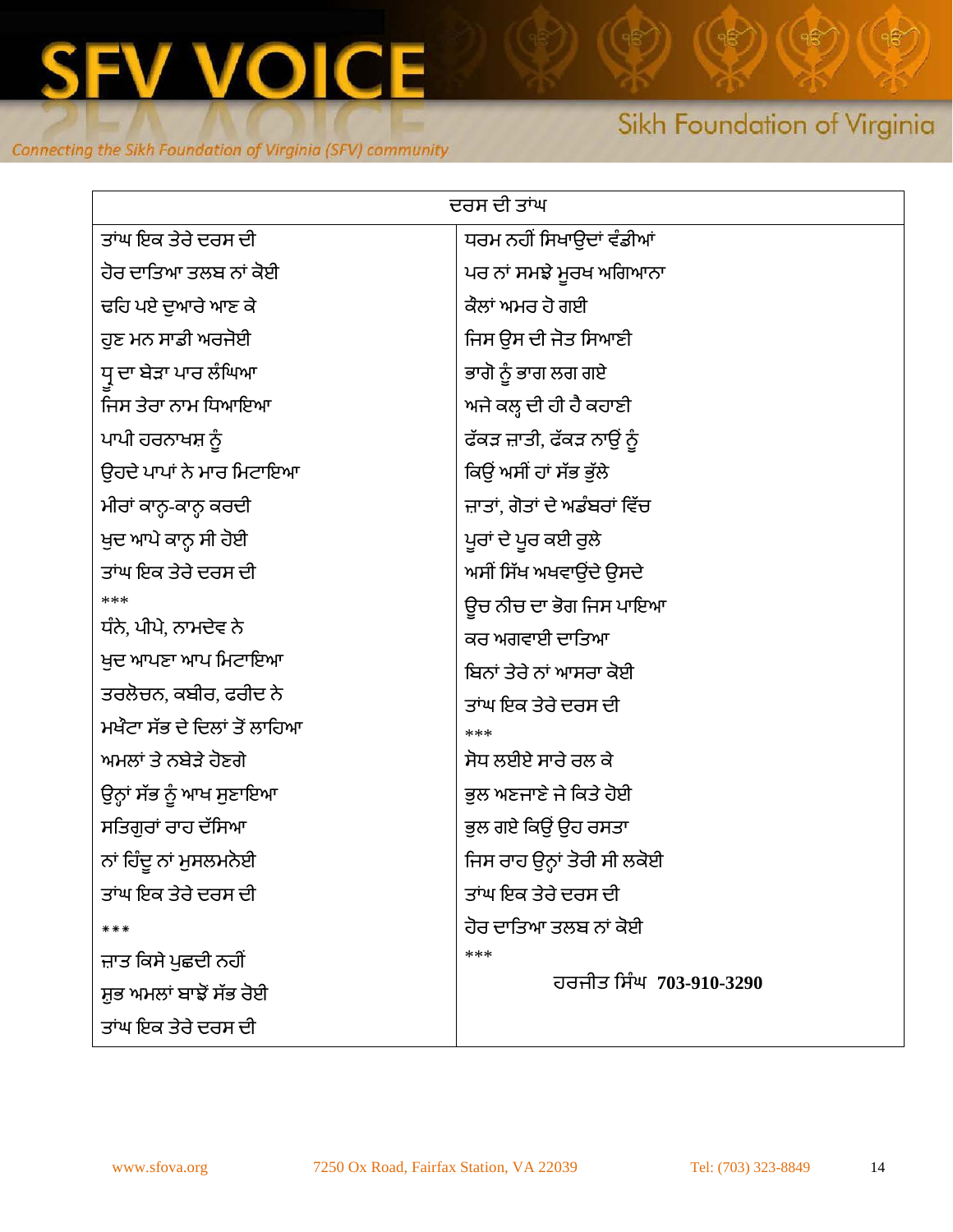

# Sikh Foundation of Virginia

ਨਾਂ ਕਰ ਵੇ ਮਾਣ ਅਜ਼ਾਦੀ ਦਾ ਕੱਝ ਕਰ ਖਿਆਲ ਬਰਬਾਦੀ ਦਾ ਜੇ ਬਹੁਤਾ ਕੱਝ ਨਾਂ ਦਿੱਸੇ ਤੈਨੰ ਅੰਗ ਵੇਖ ਗੁਰ ਦੇ ਗਲੀਆਂ ਵਿੱਚ ਰੁਲਦੀਆਂ ਪੱਗਾਂ ਚੁੰਨੀਆਂ ਗਲੀਆਂ ਵਿੱਚ ਰਲਦੇ ਪੱਤ ਜਵਾਨ ਗਲੀਆਂ ਵਿੱਚ ਰੌਲਦੇ ਕਰਜਾਈ ਕਿਸਾਨ ਗਲੀਆਂ ਵਿੱਚ ਕਰ ਧਿਆਨ ਸ਼ਰਮ ਦੀਆਂ ਅੱਖਾਂ ਨਾਲ ਕੁੱਝ ਕਰ ਿਖਆਲ ਬਰਬਾਦੀ ਦਾ ਨਾਂ ਕਰ ਵੇ ਮਾਣ ਅਜ਼ਾਦੀ ਦਾ ਨਾਂ ਕਰ ਵੇ ਮਾਣ ਅਜ਼ਾਦੀ ਦਾ

#### **Surinder Singh**

548 ਵਰ੍ਹੇ ਪਹਿਲਾਂ ਬਾਬਾ ਨਾਨਕਾ, ਤੁਸੀਂ ਜੱਗ ਤੇ ਮਿਹਰ ਕੀਤੀ, ਤਪਦੀ ਦੁਨੀਆਂ ਨੂੰ , ਸਿਤਨਾਮ ਦੇ ਨਾਅ ਨਾਲ ਠਾਿਰਆ ਸੀ । ਕੜਾਹੇ ਤਪਦੇ ਤੇਲ ਦੇ ਠਰ ਗਏ ਸਨ, ਤੇਰੇ ਹੱਥਾਂ ਦੀ ਛੋਹ ਪਾ ਕੇ, ਕੈਡੇ ਰਾਕਸ਼ਾਂ ਵਰਗਿਆਂ ਨੂੰ ਤਾਰਿਆ ਸੀ ।

ਦਾਤਾ, ਤੁਸੀਂ ਕੀਤੀ ਮਿਹਰ ਹੈ ਸਦਾ ਹੀ ਸੰਗਤਾਂ ਤੇ, ਇਕ ਉਪਕਾਰ ਸਾਡੇ ਉਪਰ ਹੋਰ ਕਰ ਜਾਉ । ਇਸ ਮਾਇਆ ਦੀ ਭੱਠੀ ਨ�, ਿਦਲ ਸਾਡੇ ਮਨੂਰ ਕੀਤੇ, ਤੁਸੀਂ ਆਉ ਮੁੜਕੇ, ਕਰੋ ਸ਼ਬਦ ਥੌਲਾ, ਸਾਨੂੰ ਠੰਡੇ ਸੀਤ ਕਰ ਜਾਉ।

ਵੇਖਣ ਨੂੰ ਤਾਂ, ਅਸੀਂ ਤੇਰੇ ਸਿੱਖ ਲਗਦੇ, ਅਤੇ ਸਿੱਖ ਹੀ ਅਸੀਂ ਕਹਾਂਵਦੇ ਹਾਂ । ਜੇ ਸੱਚੀ ਗਲ ਦਸਾਂ, ਤਾਂ ਸਿਖਿਆ ਅਸੀਂ ਕੱਝ ਵੀ ਨਹੀਂ, ਐਂਵੇ ਹੀ ਸਿੱਖੀ ਦੇ ਢੋਲ ਵਜਾਂਵਦੇ ਹਾਂ ।

ਨਾਮ ਤੇਰੇ ਤੇ ਬਣਾਂ ਲੈਦੇਂ ਹਾਂ ਗੁਰੂ ਘਰ, ਗੁਰਦੁਆਰੇ, ਚਾਹੰਦੇ ਹਾਂ ਨਾਮ ਰੱਬ ਦਾ ਰਲਕੇ ਲੈ ਸਕੀਏ। ਕੋਈ ਸੇਧ ਲਈਏ, ਕੁੱਝ ਭਲੇ ਕੰਮ ਕਰੀਏ, ਤੇਰੇ ਦੱਸੇ ਰਾਹ ਤੇ ਥੋੜ੍ਹਾ ਤੁਰ ਸਕੀਏ।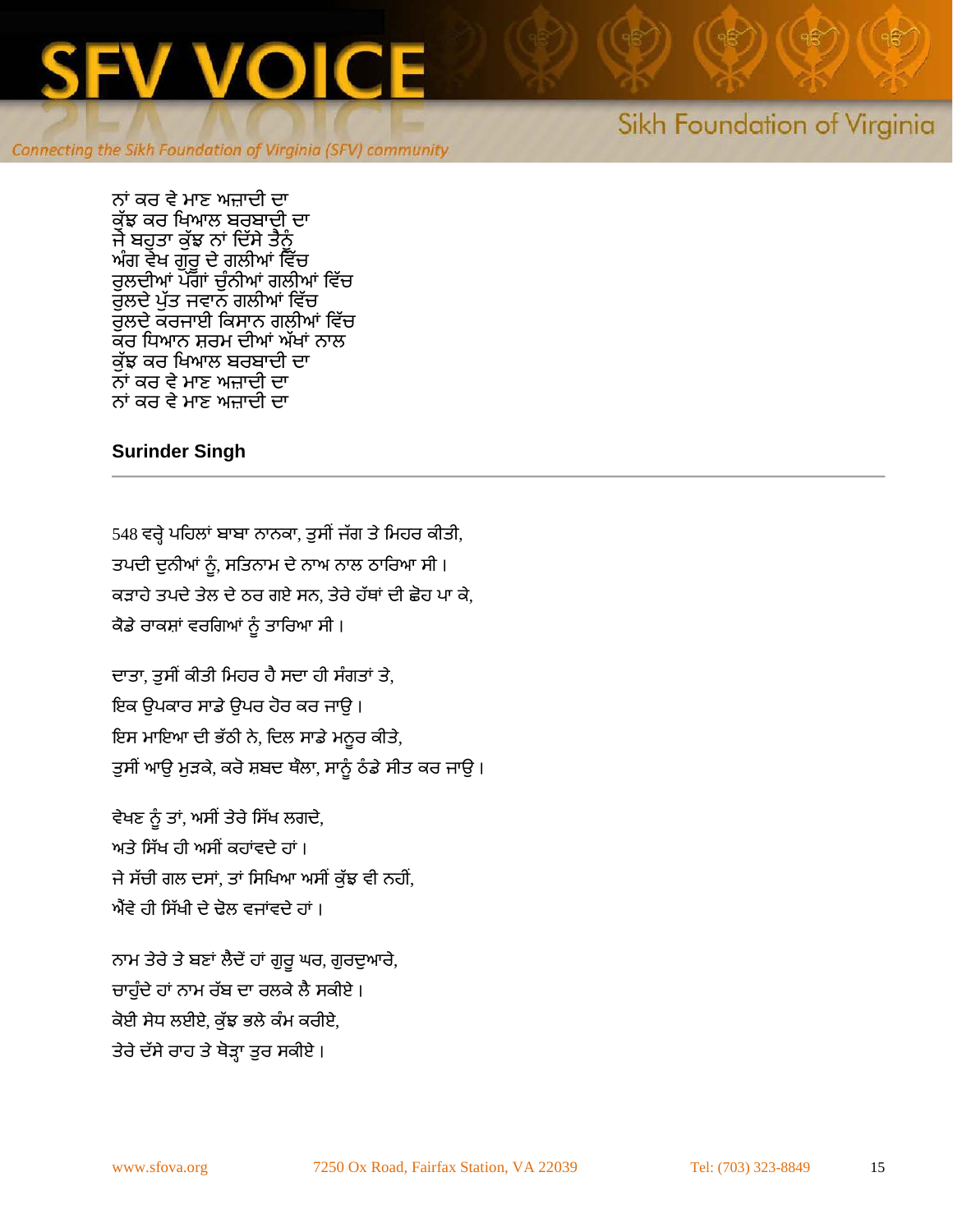

# Sikh Foundation of Virginia

ਇਸ ਤੋਂ ਅੱਗੇ ਪੈਰ ਅਸੀਂ ਨਹੀਂ ਪੁੱਟ ਸਕੇ, ਸੋਚ ਇਥੇ ਹੀ ਸਾਡੀ ਖੜੋ ਗਈ ਹੈ, ਇਕ-ਦੂਜੇ ਦੀ ਗੱਲ ਸਹਾਰਦਾ ਨਹੀਂ, ਆਪੋ ਧਾਪੀ ਸਭਨਾਂ ਨੂੰ ਪੈ ਗਈ ਹੈ । ਗੁਰੂ ਘਰ ਬਣਾ ਦਿੱਤੇ ਹਨ ਅਸੀਂ ਅਖਾੜੇ ਕਮੇਟੀਆਂ ਦੇ, ਇਕੱਲਾ ਮੈਂ ਚੰਗਾ, ਬਾਕੀ ਸਭ ਮਾੜੇ, ਬਿਮਾਰੀ ਚੌਧਰ ਦੀ ਬਹੁਤਿਆਂ ਨੂੰ ਪੈ ਗਈ ਹੈ।

ਪੰਗਤ ਵਿੱਚ ਬਹਿ ਕੇ ਲੰਗਰ ਦੀ ਜੋ ਤੁਸੀਂ ਚਲਾਈ ਪ੍ਰਥਾ, ਅਸੀਂ ਉਸ ਦੀ ਪਰਿਭਾਸ਼ਾ ਹੈ ਬਦਲ ਦਿੱਤੀ । ਗੁਰਦੁਆਰੇ ਆਉਂਦੇ ਹਾਂ ਮੇਲ ਮਿਲਾਪ ਦੇ ਲਈ, ਸ਼ਬਦ ਸੁਣਨ ਦੀ ਸ਼ਰਧਾ ਹੈ ਛੱਡ ਦਿਤੀ, ਲੰ ਗਰ ਛੱਕ ਕੇ ਬੱਲੇ-ਬੱਲੇ ਕਰ ਛਡਦੇ, ਪਾਠ ਕਰਨ ਦੀ ਰੀਤ ਹੈ ਛੱਡ ਿਦੱਤੀ ।

ਸਾਡੇ ਲੀਡਰਾਂ ਨੂੰ, ਸਾਨੂੰ ਸਾਰਿਆਂ ਨੂੰ, ਮੱਤ ਦਾ ਦਾਨ ਦੇ ਜਾਉ, ਬਜਾਏ ਤੋੜਨ ਦੇ, ਜੋੜ ਸਕੀਏ ਅਸੀਂ ਸੰਗਤਾਂ ਨੂੰ, ਐਸਾ ਰਾਹ ਦੱਸ ਜਾਉ । ਮਾਇਆ ਨਾਗਣੀ ਦੇ ਡੰਗਾਂ ਤੋਂ ਅਸੀਂ ਬੱਚ ਸਕੀਏ, ਐਸੀ ਸੇਧ ਦੇ ਜਾਉ, ਐਸਾ ਢੰਗ ਦੱਸ ਜਾਉ ।

ਦਾਤਾ, ਤੁਸੀਂ ਕੀਤੀਆਂ ਮਿਹਰਾਂ ਸਦਾ ਹੀ ਸੰਗਤਾਂ ਤੇ, ਇਕ ਉਪਕਾਰ ਸਾਡੇ ਤੇ ਹੋਰ ਕਰ ਜਾਉ । ਤਪਦੇ ਤੇਲ ਨਾਲੋਂ ਵੱਧ ਸਾਡੇ ਦਿਲ ਨਰਮ ਹੋਏ. ਤੁਸੀਂ ਆਉ ਮੁੜ ਕੇ, ਕਰੋ ਸ਼ਬਦ ਥੌਲਾ, ਸਾਨੂੰ ਠੰਡੇ ਸੀਤ ਕਰ ਜਾਉ।

ਹਰਬੰਸ ਮਠਾੜੂ

# SFV Senior Corner

Sadh Sangat Ji, do you know?

#### **SFV Gurdwara Sahib now has a new Seniors Program!**

This new Program is intended to serve the social and wellness-related needs of the Sikh Foundation of Virginia ("SFV") Sangat members who are 'seniors' (55 and older). Most participants are retirees (or those free at that time) seeking to enrich their own and others' lives through meaningful social interaction.

The Program is committed to providing a safe and comfortable environment for informal interaction among seniors. It seeks to encourage a healthy life style and enhance physical and mental well-being. Participants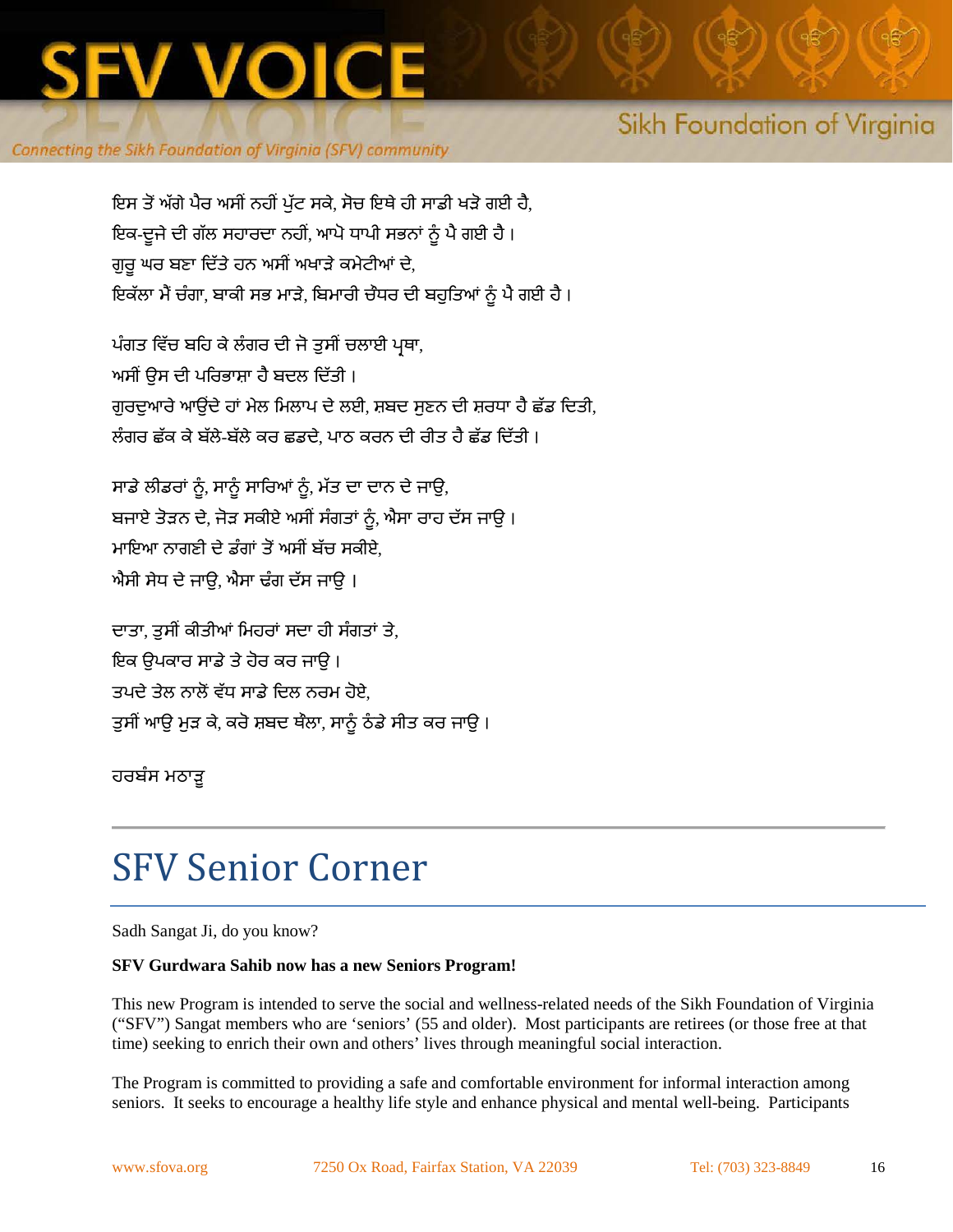

# Sikh Foundation of Virginia

design and conduct activities on a voluntary basis, and themselves determine program content and mode of implementation. Every participant engages in a particular Program activity on a voluntary, self-selection basis.

There is no charge for participating in regularly-scheduled Program activities at the SFV premises, but there is a nominal charge for special events or field trips. SFV does not provide transportation to or from the Gurdwara premises or have qualified/certified staff to assist the seniors. Hence, participants must be able to commute to and from the Gurdwara Sahib on their own, and manage their personal care independently without assistance. All participants must register with the coordinator of the SFV Seniors Program and sign a consent form absolving SFV of any liability for engaging in any Program activity.

Currently, seniors meet every Wednesday from 9 AM to 1 PM at the SFV Gurdwara Sahib. Program activities include, on a voluntary basis, yoga/flexibility exercises under the guidance of experienced members, participating in Naam simran and Gurbani vichaar, and discussing general health issues or sharing life experiences. Some seniors use this time for learning or teaching new skills, such as conversational English. While sharing a meal (langar), participants converse about current affairs and issues relevant for seniors (e.g., aspects related to immigration, Medicare, Social security, etc.). Activities can be modified or added in response to participants' changing interests or preferences.

The current schedule of Program activities, every Wednesday, is:

| 09:00 AM - 10:15 AM         | <b>Langar Preparation</b>                             |
|-----------------------------|-------------------------------------------------------|
| 10:15 AM - 10:30 AM         | Naam Simran                                           |
| 10:30 AM - 11:30 AM         | <b>Light Yoga/Breathing Exercises/Pressure Points</b> |
| $11:30$ AM - $12:00$ (Noon) | Gurbani Vichaar                                       |
| 12:00 PM - 12:15 PM         | <b>General Discussion</b>                             |
| $12:15$ PM $-01:00$ PM      | Langar and Cleaning                                   |
|                             |                                                       |

All SFV seniors are welcome! For further information, please contact the Coordinator for the Seniors Program (see the SFV Board's office-bearers list), or the Program Facilitators Dr. Barinder Kaur Deu (email: [barinderdeu@gmail.com,](mailto:barinderdeu@gmail.com) phone 703-978-2420) or Mr. Randhir Singh Chhatwal (email: [randhir.chhatwal@gmail.com,](mailto:randhir.chhatwal@gmail.com) phone: 978-884-8333).

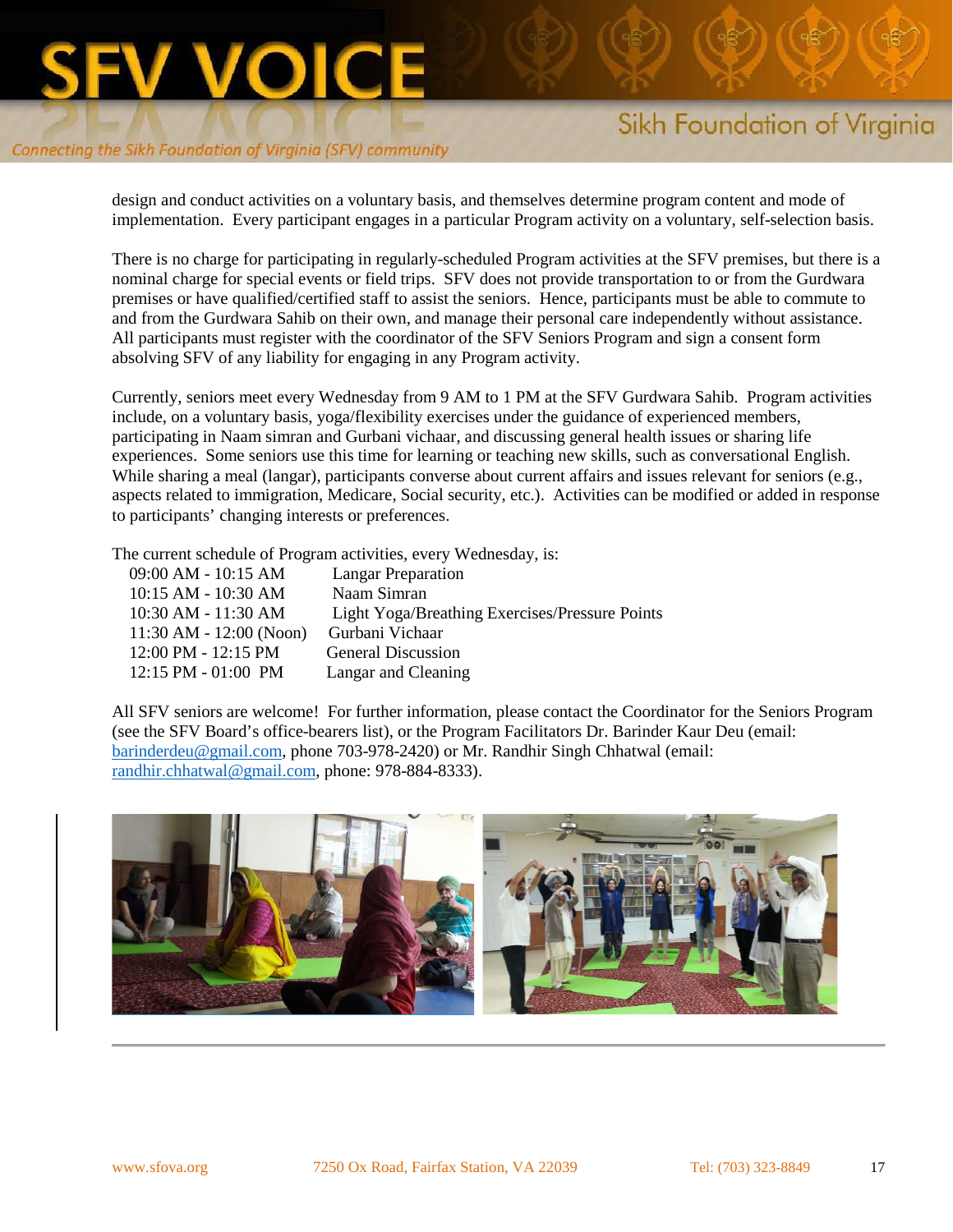#### **Sadh Sangat Ji, SFV is now also participating in Fairfax County Community Chaplains Corp**

Fairfax County had started the Community Chaplains Corp to provide spiritual care to the residents involved in traumatic incidents. Ordained member of different interfaith communities are selected to be the part of the corps. This program was started about five years back and currently there are over 45 + Chaplains who have been trained and are serving the county at the time of need.

The traumatic incidents happen because of

- A. Natural disaster such as Tornado, hurricane, floods, earthquakes, fires.
- B. It can also happen due to terrorist activities, road or aviation accident, hazardous materials evacuations, terrorist attack and public health emergency, communal riots, etc
- C. Death of a close family member, suicidal situations or simply bullying

Several Federal, state and local authorities such as FEMA, Police, Fire, Office of Public safety,

Communications Services Board, Health Department, etc. respond to the incident and activate several centers at the disaster sight

At the disaster scene the National Incident Management System (NIMS) which provide the direction to local the direction to the local disaster response and recovery actions in Fairfax county. Upon getting the disaster information, the Community Chaplains steering committee asks the available chaplains to report at the scene for a shift up to 12 hours depending on the need.

The Chaplains provide

- A personal presence,
- Provide sense of spiritual safety and security as well a sense of healing and hope.
- Provide a helping hand on the scene with basic needs such as food and water,
- Assist people in connecting with next step resources, perform duties as assigned by the incident commander or his/her designee.
- Conduct private religion specific ceremonies if required by a resident.

This year the members of the Board of Directors, decided to participate in the Chaplains program. As we do not have ordained member system, the board nominated Randhir Singh Chhatwal (member of the SFV community and resident of Fairfax county) as the chaplain representative on behalf of Sikh community. Randhir Singh is going through all the security and background check requirements and is taking the mandatory courses and training which will last till April 2018.

#### **Do you also know there are many free health related services available to Fairfax County Seniors?**

<https://www.fairfaxcounty.gov/dfs/olderadultservices/>

Under this program you can possibly get support for the following programs: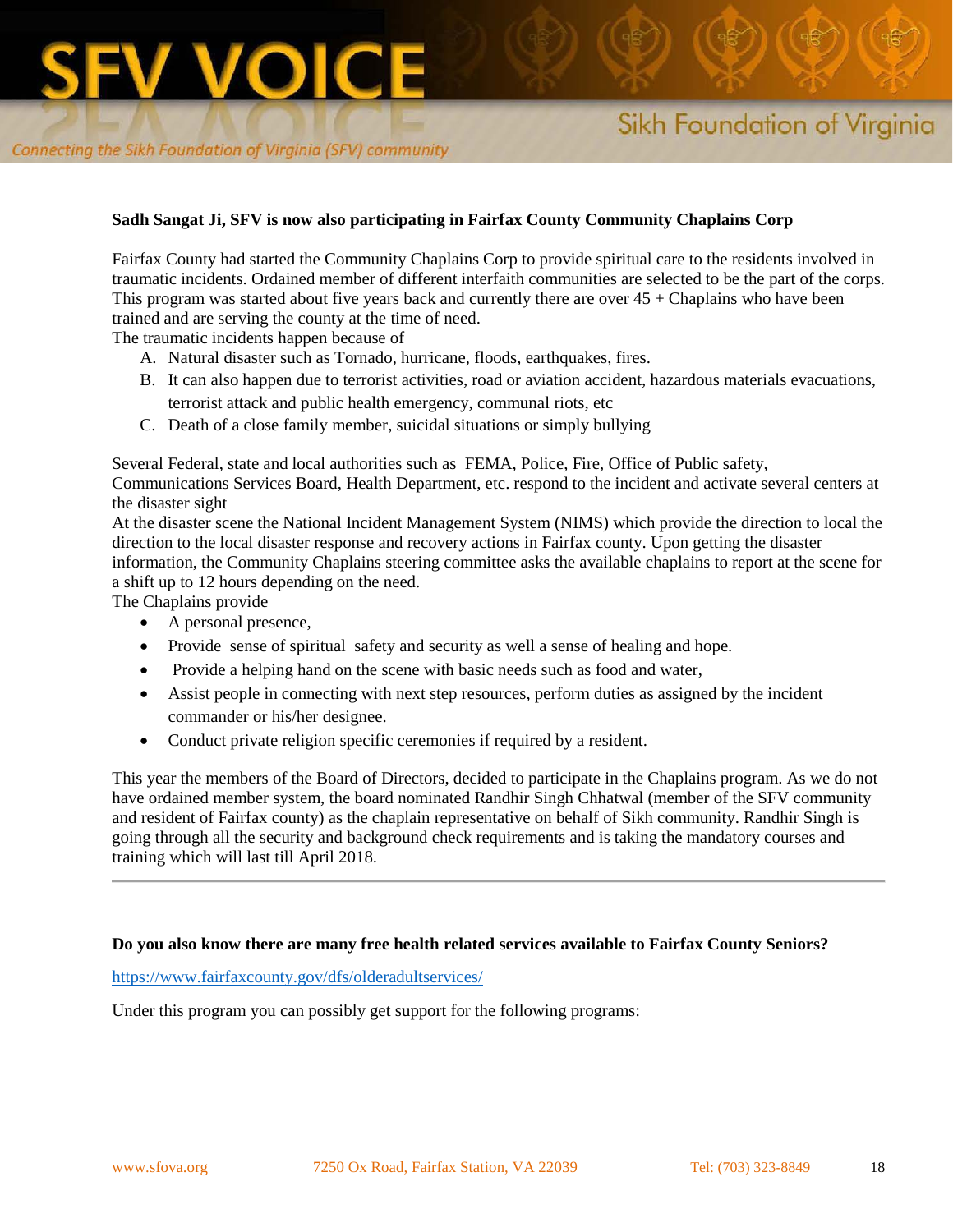

### **County Services**

| <b>Adult Day Health Care</b>                                 | <b>Insight Memory Care</b><br>Center | <b>Adult Protective</b><br><b>Services</b> | <b>Transportation</b> (More on<br>transportation below) |
|--------------------------------------------------------------|--------------------------------------|--------------------------------------------|---------------------------------------------------------|
| <b>Mature Driving Issues</b>                                 | <b>Care Management</b>               | <b>ElderLink Care</b><br>Management        | <b>ElderLink Care</b><br>Management                     |
| <b>Caregiver Support and</b><br><b>Respite Programs</b>      | <b>Disability Services</b>           | <b>In-Home Care</b>                        | <b>Meals on Wheels</b>                                  |
| Medicare and<br><b>Insurance Counseling-</b><br><b>VICAP</b> | Medicaid                             | <b>Mental Health Services</b>              | <b>Nursing Homes and</b><br><b>Assisted Living</b>      |
| <b>Public Benefits</b><br>(Food Stamps-SNAP,<br>$etc.$ )     | <b>Senior Employment</b>             | <b>Senior Housing</b>                      | Services for Alcohol and<br><b>Drug Use Disorders</b>   |
| <b>Speech and Hearing</b><br><b>Services</b>                 | <b>Tax Relief</b>                    | Voting                                     | And much more                                           |

http://www.fairfaxva.gov/government/public-works/transportation -division/cue-bus/transportation-for-seniorsand-persons-with-disabilities

#### **Transportation for Seniors and Persons with Disabilities**

**CUE Bus:** 703-385-7859 (TTY 711)

Senior citizens and persons with disabilities may obtain a CUE Bus identification card to receive the reduced bus fare of 85¢. Please complete and return a CUE Bus Senior ID Application or CUE Bus Disability ID Application form to the Transportation office located at **10455 Armstrong St, Room 200A**. These identification cards are not limited to City of Fairfax residents and are free of charge.

**City Wheels:** 703-385-7859 (TTY 711) **Fastran:** 703-222-9764 (TTY: 703-324-7079) **MetroAccess:** 301-562-5360 (TTY: 301-588-7535)